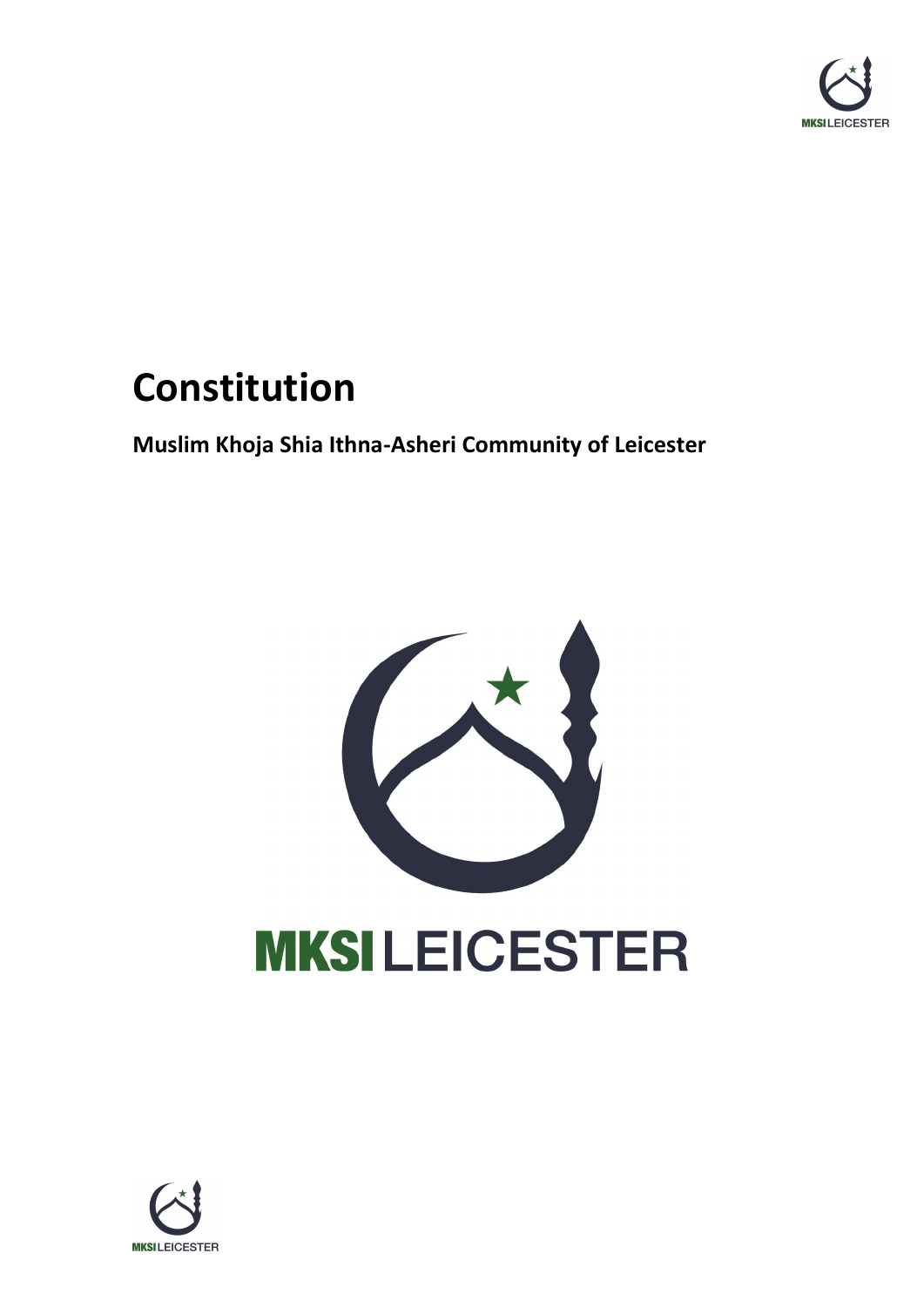

## 'Association' model Constitution

of

Muslim Khoja Shia Ithna-Asheri Community of Leicester

## **1 Name**

1.1 The name of the Charitable Incorporated Organisation (the **CIO**) is Muslim Khoja Shia Ithna-Asheri Community of Leicester.

# **2 National location of principal office**

2.1 The principal office of the CIO is in England.

# <span id="page-1-1"></span>**3 Objects**

- 3.1 The objects of the CIO are, for the public benefit, to:
	- 3.1.1 Advance the Muslim religion in the city of Leicester and elsewhere in accordance with the doctrines of the Shia Ithna-Asheri faith;
	- 3.1.2 Advance education in particular, but not exclusively, concerning the languages of Urdu, Gujarati and Arabic;
	- 3.1.3 Provide for the benefit of the inhabitants of Leicester and the surrounding area facilities in the interests of social welfare for recreation and other leisure time occupation with the object of improving the conditions of life of the said inhabitants; and
	- 3.1.4 Promoting knowledge and mutual understanding between the Khoja Shia Ithna-Asheri Community and different racial groups.

# **4 Powers**

- 4.1 The CIO has power to do anything which is calculated to further its objects or is conducive or incidental to doing so. In particular, the CIO has power to:
	- 4.1.1 Borrow money and to charge the whole or any part of its property as security for the repayment of the money borrowed. The CIO must comply as appropriate with sections 124 and 125 of the Charities Act 2011 (the 2011 Act), if it wishes to mortgage land;
	- 4.1.2 Issue guarantees and securities in favour of third parties;
	- 4.1.3 Take on lease or in exchange, hire or otherwise acquire any property and to maintain and equip it for use;
	- 4.1.4 Buy, Sell, or otherwise dispose of all or any part of the property belonging to the CIO or its subsidiaries provided that two-thirds of the members present vote in favour of the disposal at an extraordinary general meeting called for that purpose and in exercising this power, the CIO must comply as appropriate with sections 117 and 119-123 of the 2011 Act;

<span id="page-1-0"></span>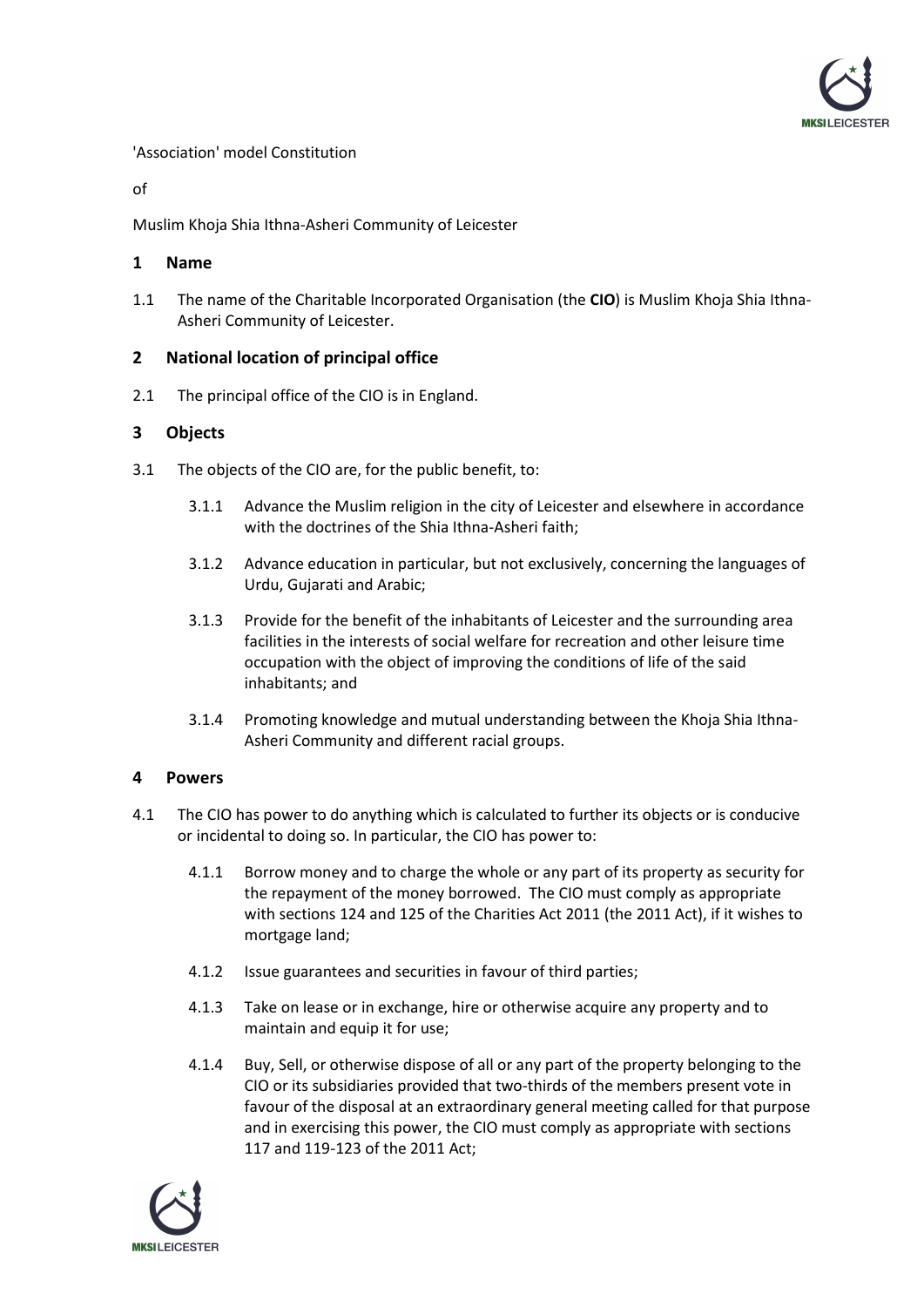

- 4.1.5 Employ and remunerate such staff as are necessary for carrying out the work of the CIO. The CIO may employ or remunerate an Committee member only to the extent that it is permitted to do so by claus[e 6](#page-2-0) (Benefits and payments to Committee members and connected persons) and provided it complies with the conditions of that clause;
- 4.1.6 To arrange, provide and propagate religious and socio-economic functions and religious and secular education which includes promoting languages;
- 4.1.7 To perform marriage ceremonies and burial rites in accordance with the Shia Ithna-Asheri faith;
- 4.1.8 To coordinate and unify the customs, conventions and observations of the Shia Ithna-Asheri faith;
- 4.1.9 To raise funds and invite and receive contributions from any person(s), organisation(s) or institution(s) whatsoever by way of subscriptions, donations or otherwise provided that the CIO shall not undertake any permanent trading activities in raising funds for the objects;
- 4.1.10 To work in cooperation with other Shia Ithna-Asheri Muslim Communities and other organisations;
- 4.1.11 To educate and further understand Khoja heritage, history, culture and its principles in order to pass such understanding down to successive generations; and
- 4.1.12 To do all such other lawful things as are necessary for the achievement of the objects.

#### **5 Application of income and property**

- 5.1 The income and property of the CIO must be applied solely towards the promotion of the objects.
	- 5.1.1 A Committee member is entitled to be reimbursed from the property of the CIO reasonable expenses properly incurred by him or her when acting on behalf of the CIO.
	- 5.1.2 A Committee member may benefit from trustee indemnity insurance cover purchased at the CIO's expense in accordance with, and subject to the conditions in, section 189 of the 2011 Act.
- 5.2 None of the income or property of the CIO may be paid or transferred directly or indirectly by way of dividend, bonus or otherwise by way of profit to any member of the CIO.
- 5.3 Nothing in this clause shall prevent a Committee member or connected person receiving any benefit or payment which is authorised by claus[e 6.](#page-2-0)

#### <span id="page-2-0"></span>**6 Benefits and payments to Committee members and connected persons**

6.1 No Committee member or connected person may:

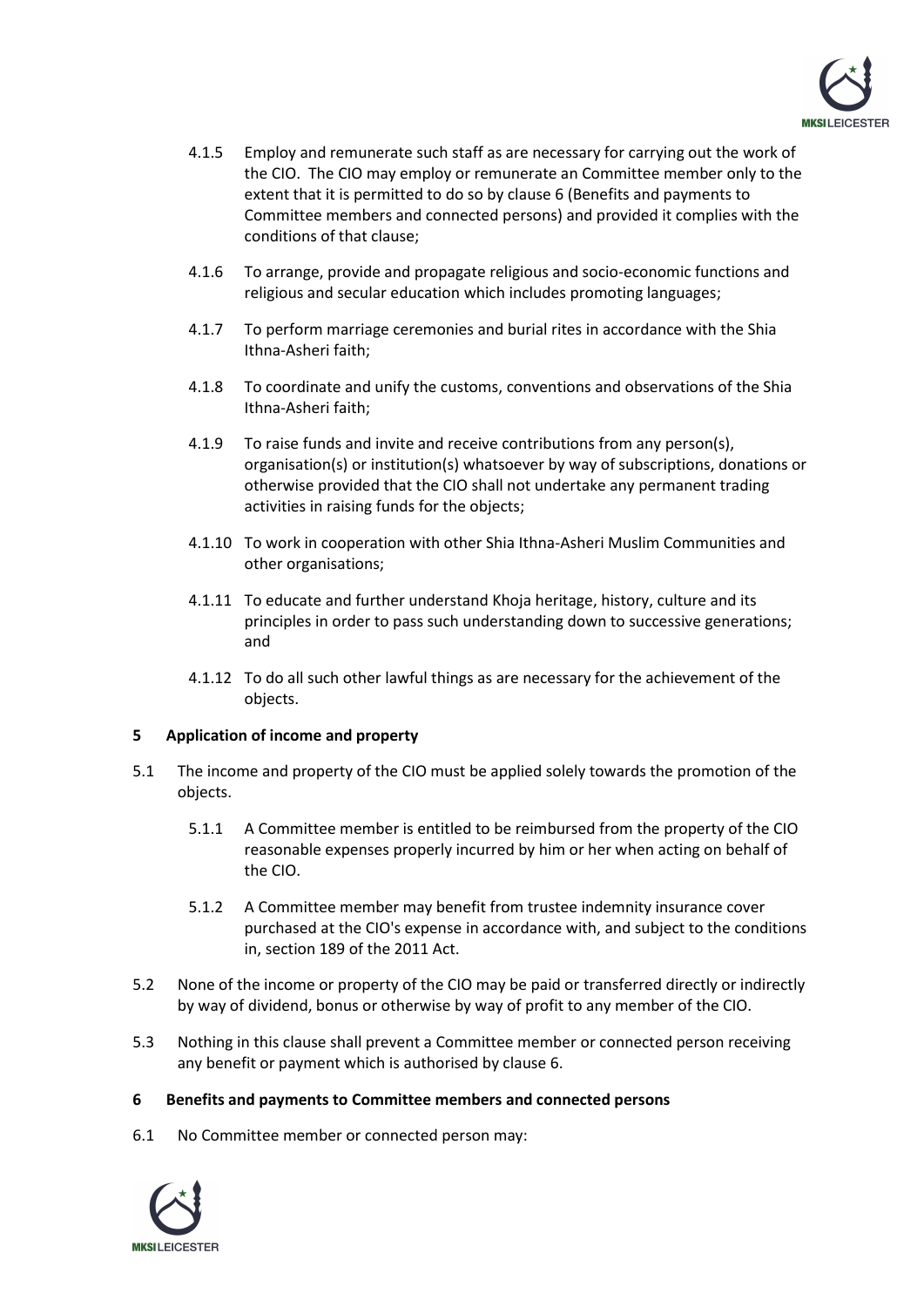

- 6.1.1 Buy or receive any goods or services from the CIO on terms preferential to those applicable to members of the public;
- 6.1.2 Sell goods, services, or any interest in land to the CIO;
- 6.1.3 Be employed by, or receive any remuneration from the CIO; or
- 6.1.4 Receive any other financial benefit from the CIO.

unless the payment or benefit is permitted by claus[e 6.2](#page-3-0) or authorised by the court or the Charity Commission. In this clause, a financial benefit means a benefit, direct or indirect, which is either money or has a monetary value.

- <span id="page-3-2"></span><span id="page-3-0"></span>6.2 Scope and powers permitting Committee members or connected persons' benefits.
	- 6.2.1 A Committee member or connected person may receive a benefit from the CIO as a beneficiary provided that it is available generally to the beneficiaries of the CIO.
	- 6.2.2 A Committee member or connected person may enter into a contract for the supply of services, or of goods that are supplied in connection with the provision of services, to the CIO where that is permitted in accordance with, and subject to the conditions in, sections 185 to 188 of the 2011 Act.
	- 6.2.3 Subject to claus[e 6.3.1](#page-3-1) a Committee member or connected person may provide the CIO with goods that are not supplied in connection with services provided to the CIO by a Committee member or connected person.
	- 6.2.4 A Committee member or connected person may receive rent for premises let by the Committee member or connected person to the CIO. The amount of the rent and the other terms of the lease must be reasonable and proper. The Committee member concerned must withdraw from any meeting at which such a proposal or the rent or other terms of the lease are under discussion.
	- 6.2.5 A Committee member or connected person may take part in the normal trading and fundraising activities of the CIO on the same terms as members of the public.
- <span id="page-3-3"></span><span id="page-3-1"></span>6.3 Payment for supply of goods only - controls
	- 6.3.1 The CIO and Committee member may only rely upon the authority provided by clause [6.2.3](#page-3-2) if each of the following conditions are satisfied:
		- (a) The amount or maximum amount of the payment for the goods is set out in a written agreement between the CIO and the Committee member or connected person supplying the goods (the supplier);
		- (b) The amount or maximum amount of the payment for the goods does not exceed what is reasonable in the circumstances for the supply of the goods in question;
		- (c) The other Committee members are satisfied that it is in the best interests of the CIO to contract with the supplier rather than with someone who is not a Committee member or connected person. In reaching that decision the Committee members must balance the advantage of contracting with a

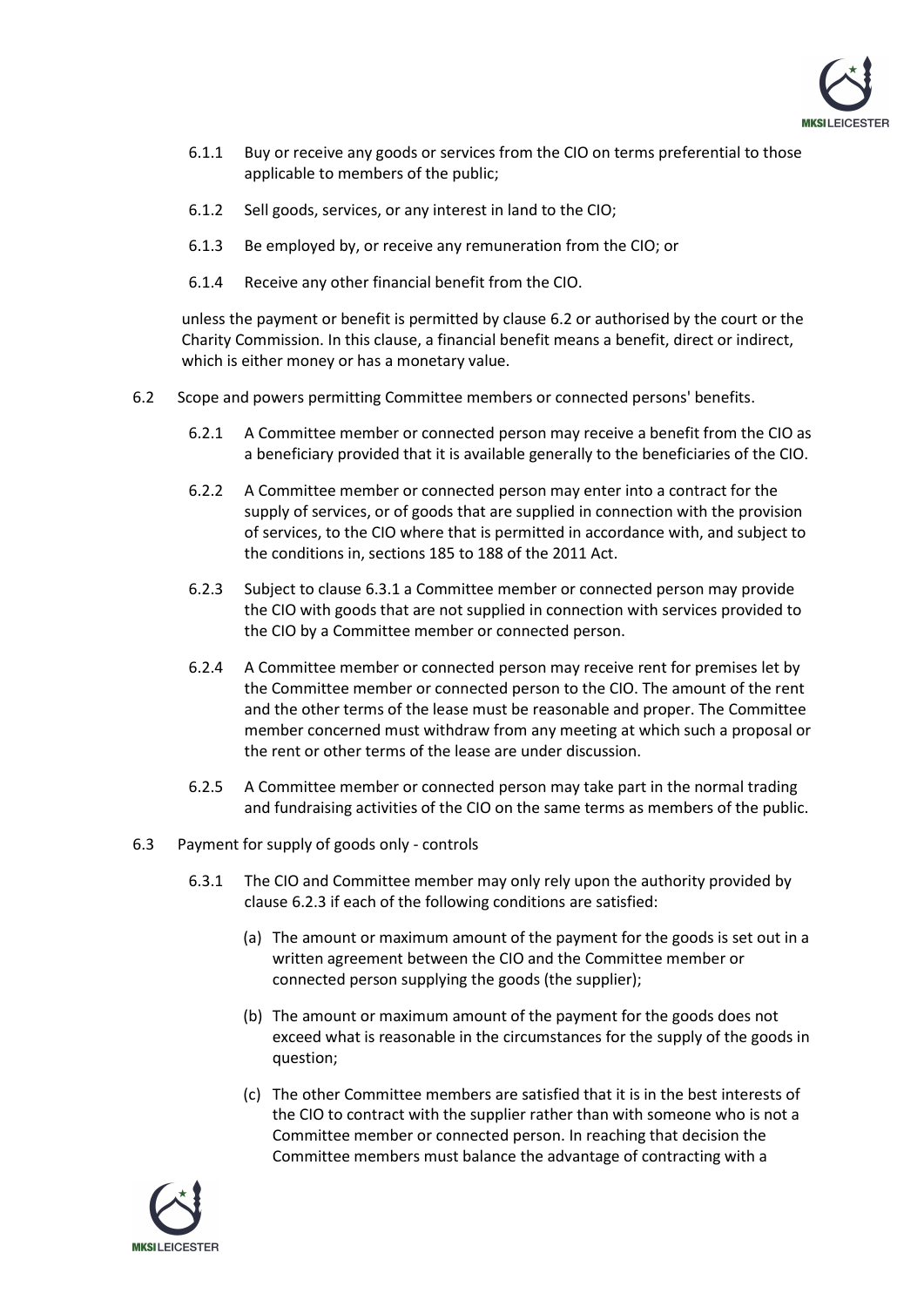

Committee member or connected person against the disadvantages of doing so;

- (d) The supplier is absent from the part of any meeting at which there is discussion of the proposal to enter into a contract or arrangement with him or her or it with regard to the supply of goods to the CIO;
- (e) The supplier does not vote on any such matter and is not to be counted when calculating whether a quorum of Committee members is present at the meeting;
- (f) The reason for their decision is recorded in the Committee meeting minutes; and
- (g) A majority of the Committee members then in office are not in receipt of remuneration or payments authorised by clause [6.](#page-2-0)

#### 6.4 Interpretation

- 6.4.1 In clauses [6.2](#page-3-0) and [6.3](#page-3-3) of this clause:
	- (a) The CIO includes any company in which the CIO:
		- (i) Holds more than 50% of the shares; or
		- (ii) Controls more than 50% of the voting rights attached to the shares; or
		- (iii) Has the right to appoint one or more directors to the board of the company.
	- (b) Connected person includes any person within the definition set out in clause [30](#page-23-0) (Interpretation).

#### **7 Conflicts of interest and conflicts of loyalty**

- 7.1 A Committee member must:
	- 7.1.1 Declare the nature and extent of any interest, direct or indirect, which he or she has in a proposed transaction or arrangement with the CIO or in any transaction or arrangement entered into by the CIO which has not previously been declared; and
	- 7.1.2 Absent himself or herself from any vote of the Committee in which it is possible that a conflict of interest will arise between his or her duty to act solely in the interests of the CIO and any personal interest (including but not limited to any financial interest).
- 7.2 Any Committee member absenting himself or herself from any vote in accordance with this clause must not be counted as part of the quorum in any decision of the Committee on the matter.
- **8 Liability of members to contribute to the assets of the CIO if it is wound up**

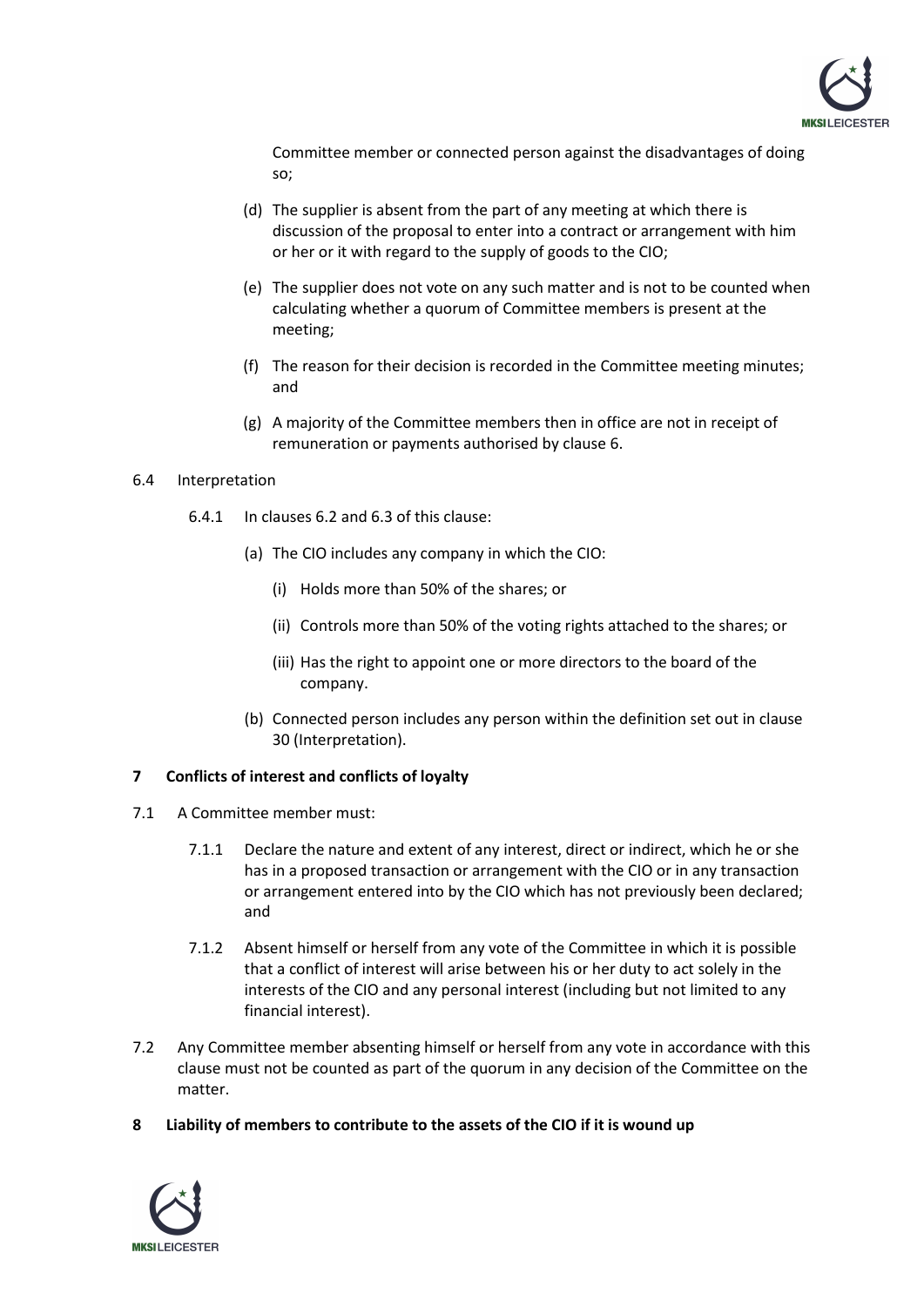

8.1 If the CIO is wound up, the members of the CIO have no liability to contribute to its assets and no personal responsibility for settling its debts and liabilities.

## **9 Membership of the CIO**

- 9.1 Admission of new members
	- 9.1.1 Eligibility

Membership of the CIO is open to all Khoja Shia Ithna-Asheri persons over the age of eighteen (18) years. Anyone interested in applying for membership of the CIO is confirming that they are interested in furthering its purposes, and acceptance of the duties of members as set out in claus[e 9.3.](#page-5-0)

It is highly recommended for all those eligible for membership to become members of the CIO from the age of eighteen (18) years.

Existing non-Khoja members or their spouse or progeny of Muslim Khoja Shia Ithna-Asheri Community of Leicester (registered charity number 509416) predating the adoption of the constitution adopted on 23rd November 2008 shall have the same constitutional rights as a Khoja Shia Ithna-Asheri

9.1.2 Admission procedure

The Committee:

- (a) Require applications for membership to be made in writing using the application form determined by the Committee from time to time;
- (b) Shall, if they approve an application for membership, notify the applicant of their decision within three months of receiving a fully completed application form; and
- (c) May refuse an application for membership if they believe that it is in the best interests of the CIO for them to do so. The Committee shall not be required to provide reason for refusal.
- 9.1.3 If an application for membership is refused, the applicant may reapply for membership at the expiry of three months from such refusal.
- 9.1.4 All applicants shall undertake to pay the subscription fee and /or such other dues as may be prescribed from time to time and undertake to observe the CIO Constitution and any rules or byelaws of the CIO.
- 9.2 Transfer of membership
	- 9.2.1 Membership of the CIO cannot be transferred to anyone else.
- <span id="page-5-0"></span>9.3 Duty of members
	- 9.3.1 It is the duty of each member of the CIO to exercise his or her powers as a member of the CIO in the way he or she decides in good faith would be most likely to further the purposes of the CIO and:

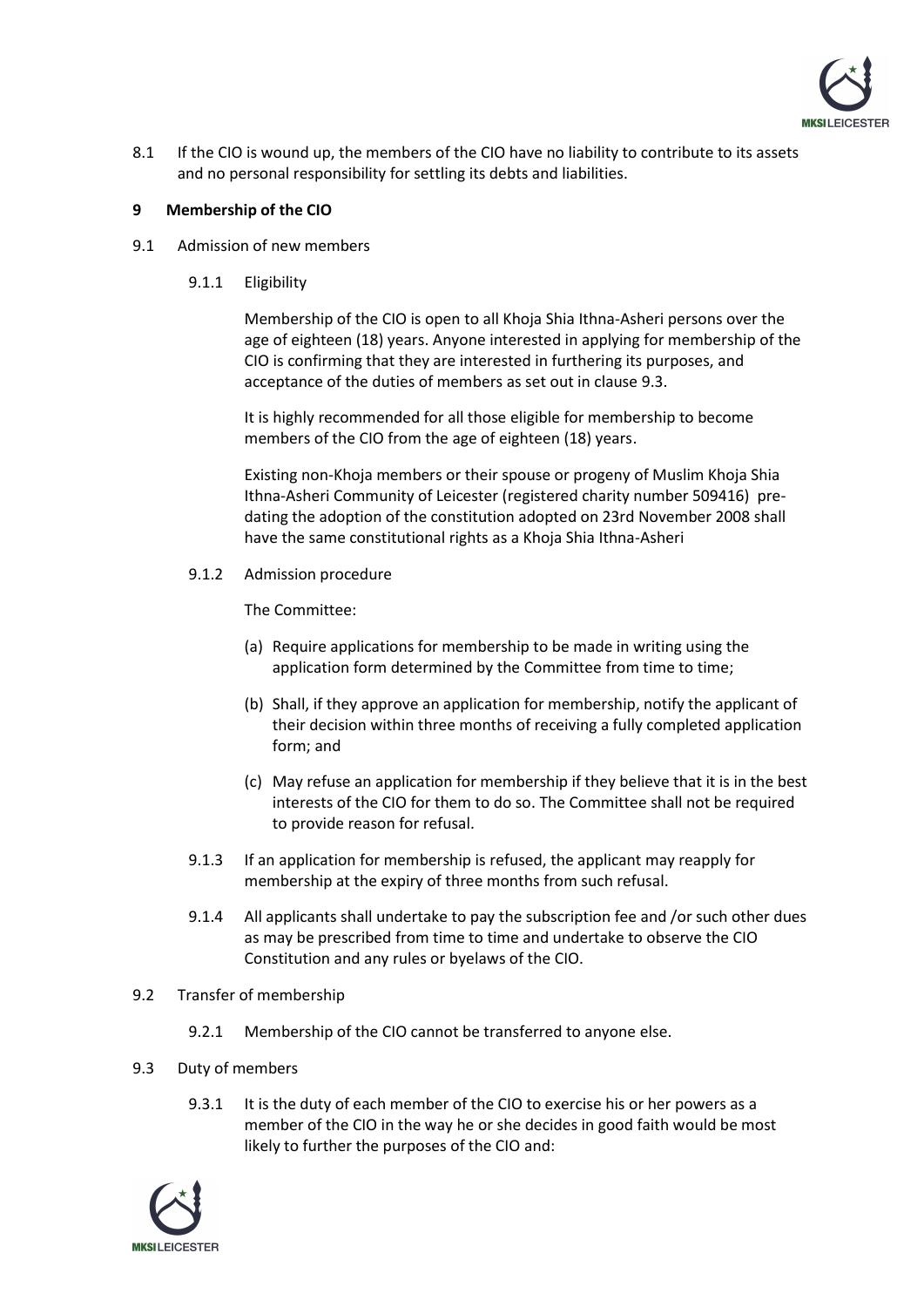

- (a) To abide by the CIO's Constitution and applicable rules and byelaws prevailing at the time;
- (b) To be able to vote on CIO matters and enjoy full representation at general meetings;
- (c) To enjoy all other rights and privileges offered by the CIO for its members;
- (d) To be able to stand and take up any elected and/or nominated positions; and
- (e) Not to represent the CIO in any official capacity or functions without prior written approval from the Committee unless they hold an official elected and/or nominated position.
- <span id="page-6-1"></span><span id="page-6-0"></span>9.4 Termination of membership
	- 9.4.1 Membership of the CIO comes to an end if:
		- (a) The member dies; or
		- (b) The member sends a notice of resignation to the Honorary Secretary; or
		- (c) Any sum of money owed by the member to the CIO is not paid in full within one hundred twenty (120) days from the date it is due; or
		- (d) The Committee decide that it is in the best interests of the CIO that the member in question should be removed from membership, and pass a twothirds majority resolution to that effect; or
		- (e) The member ceases to be a Muslim professing the Shia Ithna-Asheri faith.
	- 9.4.2 Pursuant to clause  $9.4.1(d)$ , the Committee may terminate the membership of any member of the CIO following the procedure set out in claus[e 9.4.3](#page-7-0) who is responsible for:
		- (a) Performing or causing to perform, whether directly or indirectly, grave acts or omissions harmful to the interest and ideals of the Shia Ithna-Asheri faith;
		- (b) Carrying out, or threatening to carry out, or inciting others to carry out violent acts on the MKSI Leicester Jamaat Premises or other properties of the CIO and its subsidiaries;
		- (c) Providing any external, whether legal, authoritative or governing bodies, including bodies such as the Council of European Jamaats and The World Federation of Khoja Shia Ithana-Asheri Communities, inaccurate or incomplete detrimental information about the CIO or its affairs or any information which brings the CIO into disrepute without first gaining formal written approval by the Committee; or
		- (d) Causing wilful damage to any part of the MKSI Leicester Jamaat Premises or other properties of the CIO and its subsidiaries (and payment of

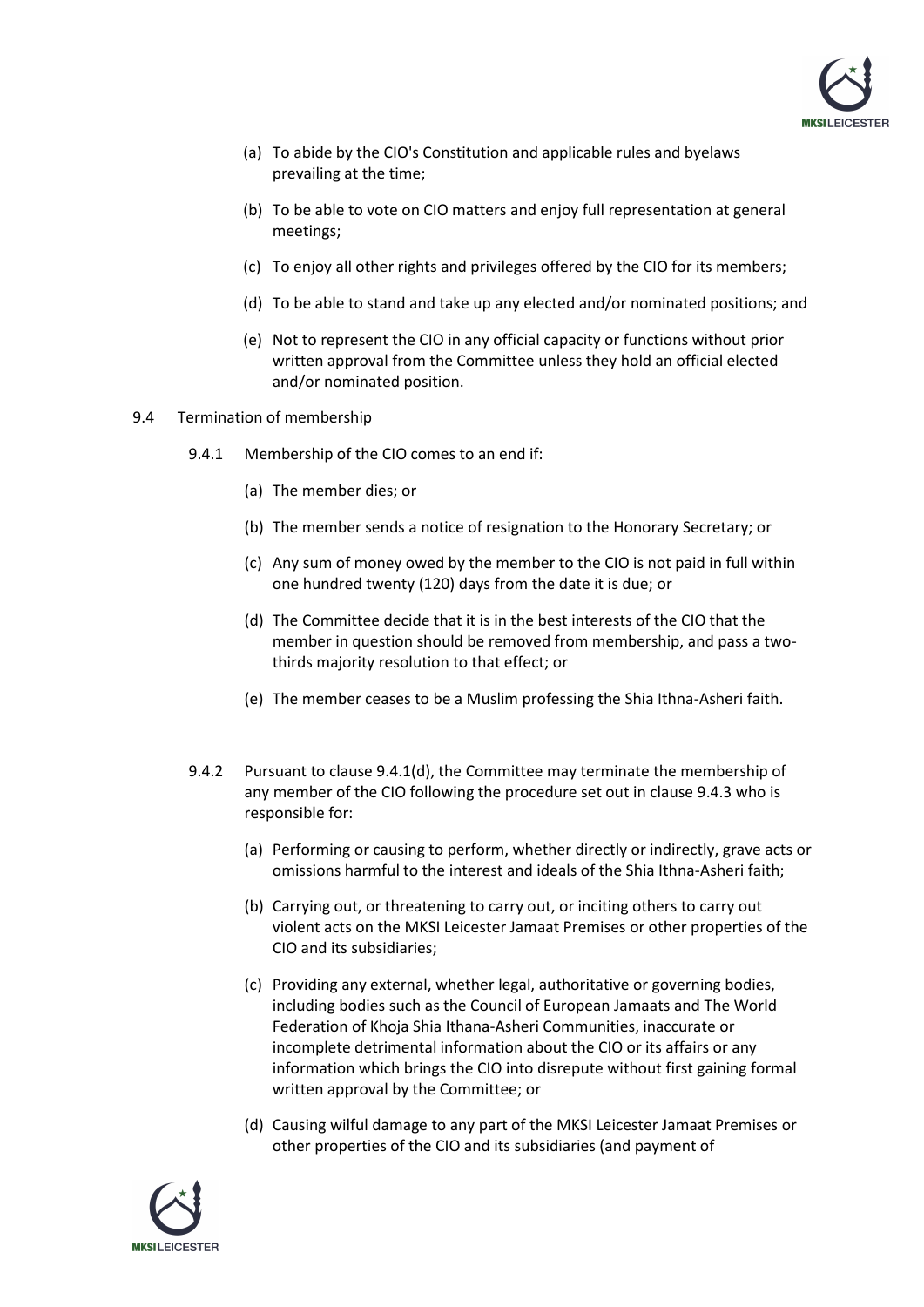

compensation for damage caused may not absolve the individual(s) from disciplinary procedures defined herein).

- <span id="page-7-0"></span>9.4.3 Before the Committee take any decision to remove someone from membership of the CIO in accordance with clause [9.4.1\(d\):](#page-6-0)
	- (a) A complaint must be made in writing to the Honorary Secretary within thirty (30) days of the suspected act(s) or knowledge of the act(s);
	- (b) Within fourteen (14) days of receiving the written complaint, the member(s) against whom the complaint is received shall be given written notice by the Honorary Secretary to attend a meeting with the Committee. This shall be held not earlier than 15 days (15) days and no later than twenty-eight (28) days after the issue of the written notice;
	- (c) A member who refuses to act on the written notice may be liable to termination of membership;
	- (d) At the meeting, the member(s) concerned shall be given every reasonable opportunity to defend themselves personally or by representation. Having heard the evidence, a two-thirds (2/3) majority verdict of the Committee shall decide the result. The quorum for the Committee at the meeting shall be the same as required for Committee meetings.
- 9.4.4 Any member who resigns or is removed shall remain liable for any outstanding dues and subscriptions.
- 9.4.5 Subscriptions or dues paid by a resigning member or a member whose membership is otherwise terminated shall not be refundable.
- 9.5 Membership fees
	- 9.5.1 The CIO may require members to pay reasonable subscription fees and dues to the CIO.
	- 9.5.2 Any person admitted to be a member shall forthwith pay the subscription pro rata for the current year. The subscription rates will be fixed by the members at the annual general meeting.
	- 9.5.3 A full time student under the age of twenty four (24) years may be eligible for membership at a reduced rate of 50% at the sole discretion of the Committee.
	- 9.5.4 A senior citizen over the age of sixty five (65) years may be eligible for membership at a reduced rate of 50% at the sole discretion of the Committee.
	- 9.5.5 The spouse of an existing member may be eligible for membership at a reduced rate of 50% at the sole discretion of the Committee.
	- 9.5.6 The Committee may at their sole discretion waive or reduce the subscription fee for an existing member or an applicant on compassionate grounds.
	- 9.5.7 All members shall be required to pay the amount of subscription due on 01 January of each year. A member who fails to pay the subscription by 31 March

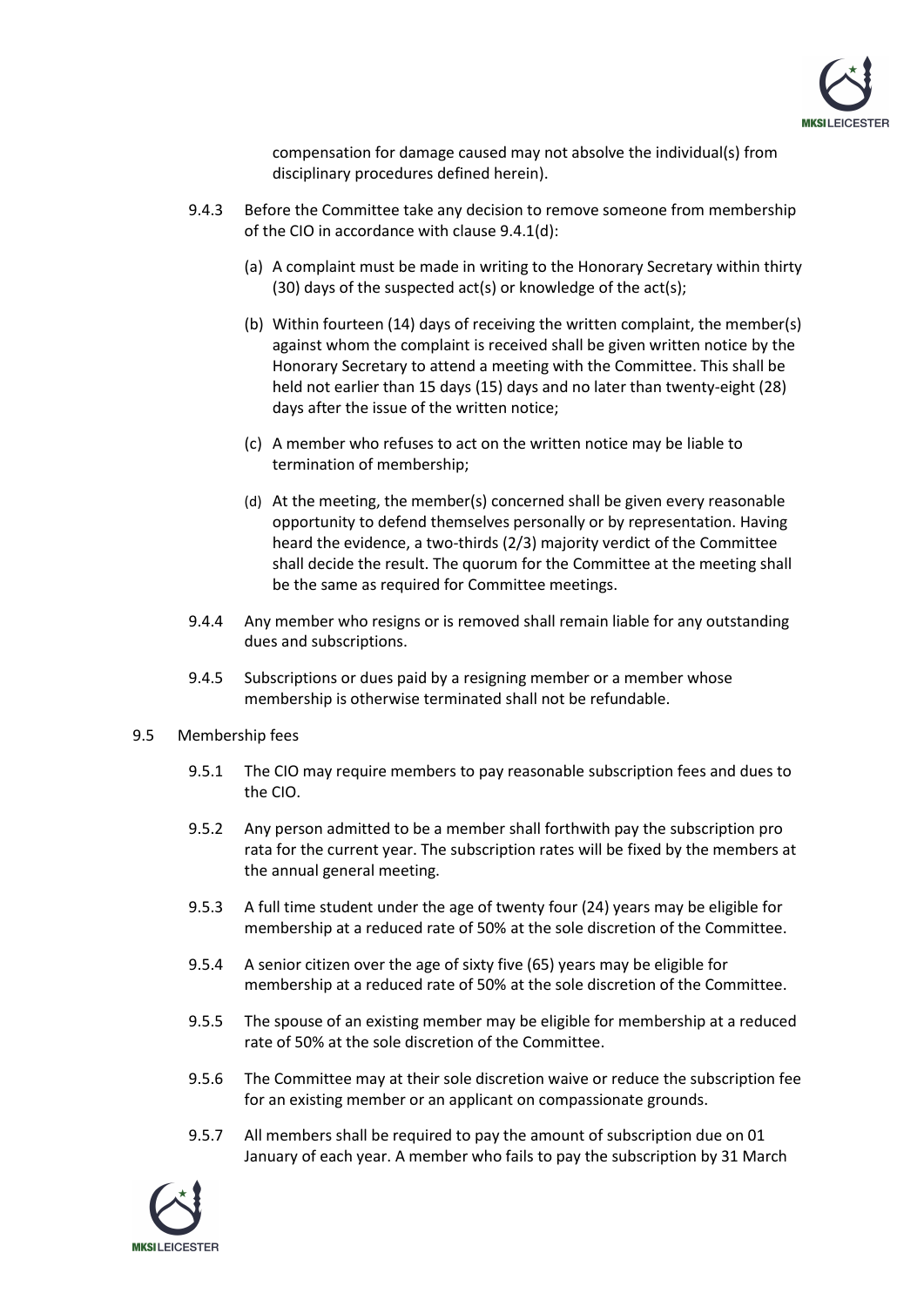

will receive a written overdue notification from the Honorary Secretary. Failure to pay the subscription within one hundred twenty (120) days from the date it is due shall automatically terminate the membership in accordance with clause [9.4.1\(c\).](#page-6-1)

- <span id="page-8-0"></span>9.6 Informal or associate (non-voting) membership
	- 9.6.1 The Committee may create associate or other classes of non-voting membership (including, for the avoidance of doubt, 'Associate Members' who are non-Khoja Shia Ithna-Asheris), and may determine the rights and obligations of any such classes (including payment of fees), and the conditions for admission to, and termination of any such class.
	- 9.6.2 Save for references in claus[e 9.6.1,](#page-8-0) other references in this constitution to members and membership do not apply to non-voting members, and non-voting members do not qualify as members for any purpose under the Charities Acts, General Regulations or Dissolution Regulations.

#### **10 Members' decisions**

- 10.1 Except for those decisions that must be taken in a particular way as indicated in claus[e 10.2](#page-8-1) and clause [4.1.4,](#page-1-0) decisions of the members of the CIO shall be taken by means of a resolution at a general meeting. Such a resolution may be passed by a simple majority of votes cast at the meeting.
- <span id="page-8-1"></span>10.2 Decisions that must be taken in a particular way:
	- 10.2.1 Any decision to remove a Committee member must be taken in accordance with clause [15.2;](#page-17-0)
	- 10.2.2 Any decision to amend this constitution must be taken in accordance with clause [28](#page-22-0) of this constitution (Amendment of Constitution); and
	- 10.2.3 Any decision to wind up or dissolve the CIO must be taken in accordance with clause [29](#page-22-1) of this constitution (Voluntary winding up or dissolution). Any decision to amalgamate or transfer the undertaking of the CIO to one or more other ClOs must be taken in accordance with the provisions of the 2011 Act.

#### <span id="page-8-3"></span>**11 General meetings of members**

The general meeting shall be the supreme and final authority over all affairs of the CIO and it shall have the power by resolution passed by the majority to confirm, reverse, alter or defer the decisions made by the Committee.

All general meetings must be held in accordance with the following provisions.

- <span id="page-8-2"></span>11.1 Types of general meeting
	- 11.1.1 There must be an annual general meeting (**AGM**) every two (2) years and this must be held within two (2) months following the end of the respective financial year.
	- 11.1.2 The suggested agenda at the AGM shall be as follows:

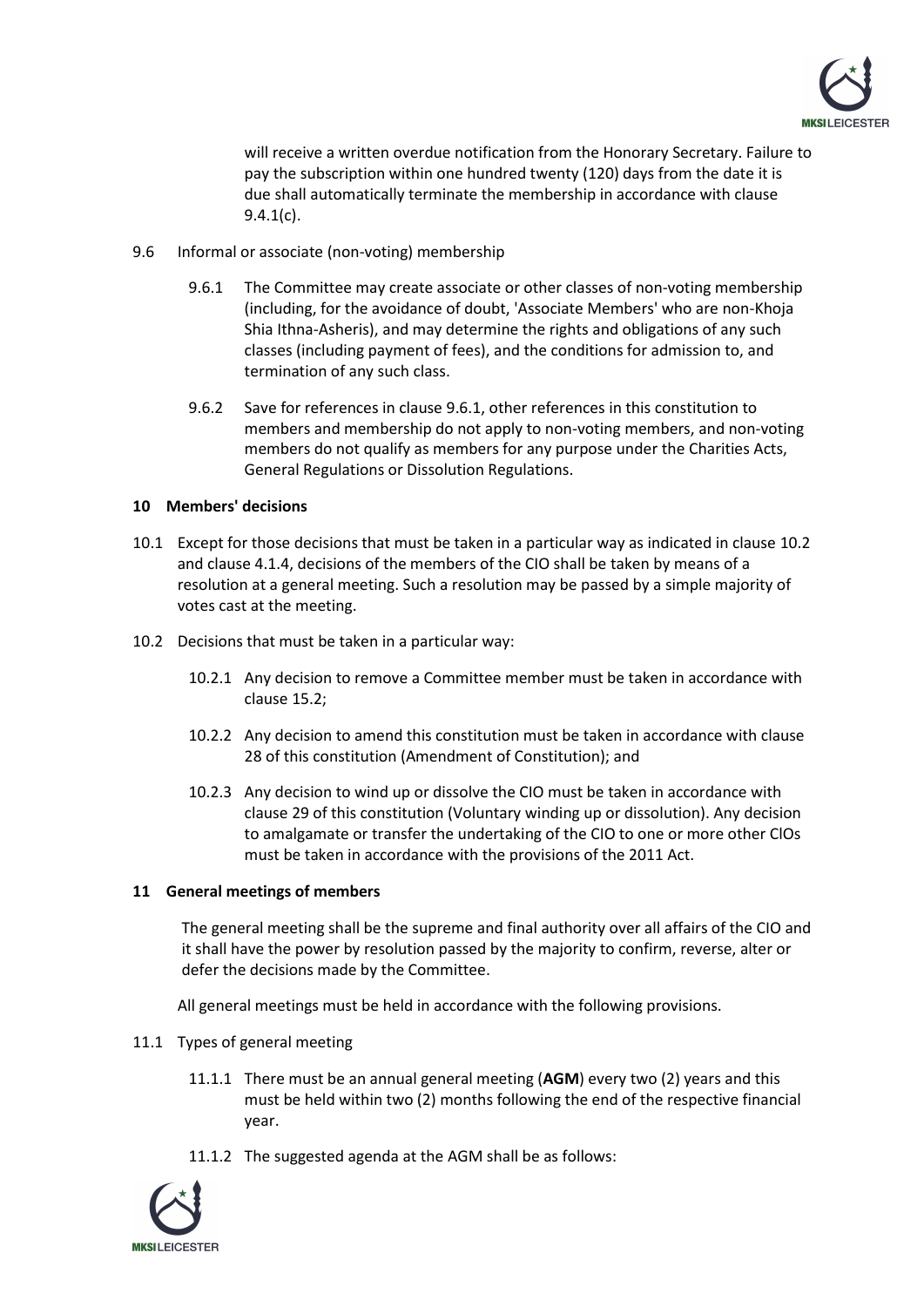

- (a) Recitation of the Holy Quran;
- (b) Adoption of minutes from the previous General Meeting;
- (c) Matters arising therefrom;
- (d) Receiving a report from the Honorary Secretary on behalf of the Committee detailing significant issues and a summary of events during the year;
- (e) Receiving a report from the Honorary Secretary on behalf of Sub-Committees detailing summary of events during the year;
- (f) Receiving from the Honorary Treasurer, the audited financial statements of the preceding year and a financial summary;
- (g) Receiving a report on membership from the Honorary Treasurer;
- (h) Review of subscription fees;
- (i) Appointing Auditors or Accountants for the CIO;
- (j) Transacting any other business specified in the notice calling the annual general meeting; and
- (k) Electing the new Committee.
- 11.1.3 Other general meetings of the CIO may be held at any time and shall be known as extraordinary general meetings.
- 11.1.4 The suggested order of business common to every general meeting (excluding an AGM) of the CIO shall be as follows:
	- (a) Recitation of the Holy Quran;
	- (b) Confirmation and adoption of the minutes of the last meeting (where applicable) and matters arising there from;
	- (c) Receiving a progress report from the Honorary Secretary and matters arising there from;
	- (d) Receiving a financial summary report from the Honorary Treasurer and matters arising there from;
	- (e) Receiving a report from the Committee and matters arising there from; and
	- (f) Sub-Committee reports (where applicable).

#### 11.2 Calling general meetings

- 11.2.1 The Committee:
	- (a) Must call the AGM of the CIO in accordance with clause [11.1.1,](#page-8-2) and identify it as such in the notice of the meeting; and
	- (b) May call any other general meeting of the members at any time.

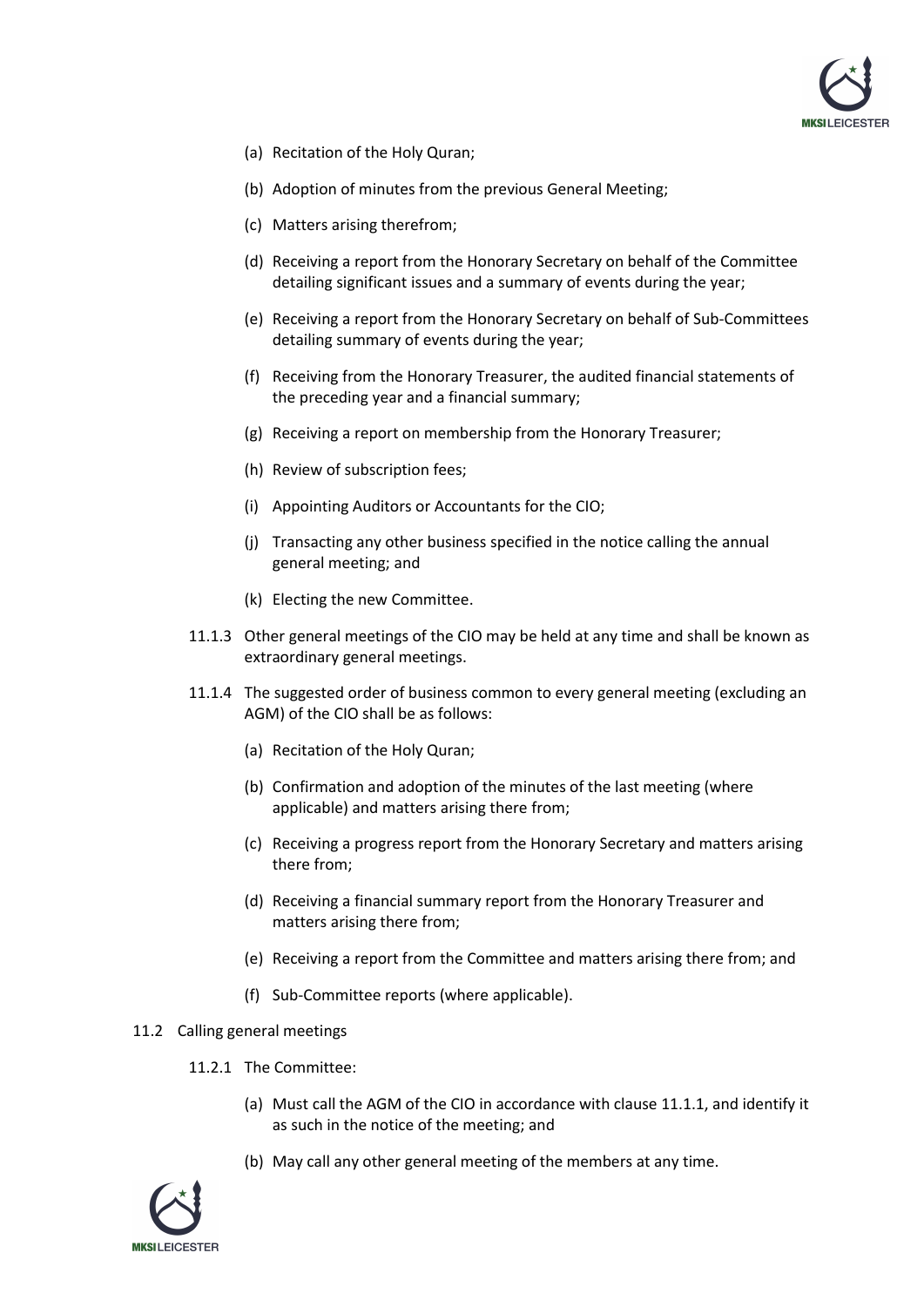

- <span id="page-10-3"></span><span id="page-10-0"></span>11.2.2 The Committee must, within twenty eight (28) days, call a general meeting of the CIO if:
	- (a) They receive a request to do so from at least 15% of the members; and
	- (b) The request states the general nature of the business to be dealt with at the meeting, and is authenticated by the member(s) making the request.
- 11.2.3 If, at the time of any such request, there has not been any general meeting of the CIO for more than 15 months, then claus[e 11.2.2\(a\)](#page-10-0) shall have effect as if 5% were substituted for 15%.
- 11.2.4 Any such request may include particulars of a resolution that may properly be proposed, and is intended to be proposed, at the meeting.
- 11.2.5 A resolution may only properly be proposed if it is lawful, and is not defamatory, frivolous or vexatious.
- <span id="page-10-4"></span><span id="page-10-2"></span><span id="page-10-1"></span>11.3 Notice of general meetings
	- 11.3.1 The Committee must give at least 14 clear days' notice of any general meeting (excluding an AGM) to all of the members.
	- 11.3.2 The Committee must give at least 21 clear days' notice of every AGM to all of the members.
	- 11.3.3 If it is agreed by not less than 70% of all members present, any resolution may be proposed and passed at the meeting even though the requirements of clause [11.3.1](#page-10-1) have not been met. This claus[e 11.3.2](#page-10-2) does not apply where a specified period of notice is strictly required by another clause in this constitution, by the 2011 Act or by the General Regulations.
	- 11.3.4 The notice of any general meeting must:
		- (a) State the time and date of the meeting;
		- (b) Give the address at which the meeting is to take place;
		- (c) Give particulars of any resolution which is to be moved at the meeting, and of the general nature of any other business to be dealt with at the meeting; and
		- (d) If a proposal to alter the constitution of the CIO is to be considered at the meeting, include the text of the proposed alteration.
	- 11.3.5 Notices and communications can be via letter, email or announcements.
	- 11.3.6 The proceedings of a meeting shall not be invalidated because a member who was entitled to receive notice of the meeting did not receive it because of accidental omission by the CIO.
- 11.4 Chairing of general meetings
	- 11.4.1 All general meetings shall be chaired by the President or the President may delegate this function to another member of the Committee. If the President is

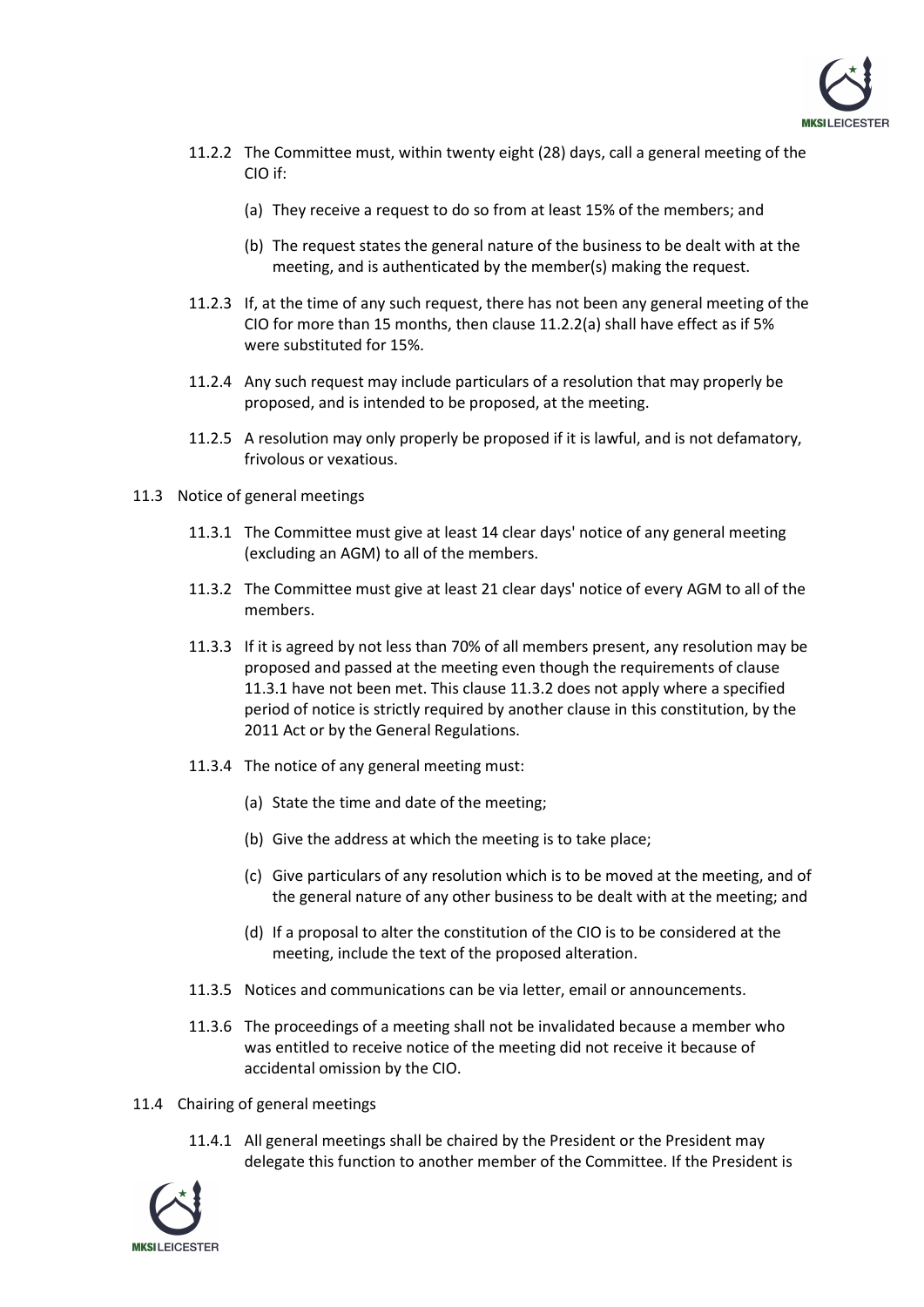

unable to be present then the chair shall be taken by the Vice President and in the absence of both, the chair shall be taken by the Honorary Secretary.

- 11.5 Quorum at general meetings
	- 11.5.1 No business may be transacted at any general meeting of the CIO unless a quorum is present when the meeting starts.
	- 11.5.2 Subject to the following provisions the quorum shall be thirty (30) members.
	- 11.5.3 Where the general meeting has been requested by members in accordance with clause [11.2.2,](#page-10-3) the chair will close the meeting if the quorum is not achieved within 15 minutes.
	- 11.5.4 If a quorum is not present within 15 minutes of the starting time specified in the notice of the meeting, the chair must adjourn the meeting and should notify the members of when the meeting will resume which must be within fourteen (14) days.
	- 11.5.5 If a quorum is not present within 15 minutes of the start time of the adjourned meeting, the member or members present at the meeting constitute a quorum.
	- 11.5.6 If a meeting commences with a quorum, any subsequent lack of quorum shall not nullify any resolutions adopted during such proceedings.
- 11.6 Voting at general meetings
	- 11.6.1 Any decision other than one falling within clause [4.1.4](#page-1-0) and [10.2](#page-8-1) (Decisions that must be taken in a particular way) shall be taken by a simple majority of votes (on a show of hands) cast at the meeting.
	- 11.6.2 Every member has one vote.
	- 11.6.3 In the event of an equality of votes, the chair of the meeting shall have a second, or casting vote.
	- 11.6.4 Any objection to the qualification of any voter must be raised at the meeting at which the vote is cast and the decision of the chair of the meeting shall be final.
	- 11.6.5 Proxy voting shall not be allowed.
- 11.7 Motion
	- 11.7.1 If a member wishes to move any resolution at the AGM, they shall give notice thereof in writing to the Honorary Secretary not less than fourteen (14) clear days before the date of such meeting.
	- 11.7.2 At any time the Chair may at their discretion, permit a member to introduce a motion of which no notice has been given. Every such motion or amendment must be moved and seconded by another member and shall be produced in writing if required by the chair and shall be read to the meeting before it is further discussed or put to vote. If the chair rejects the motion and there is a

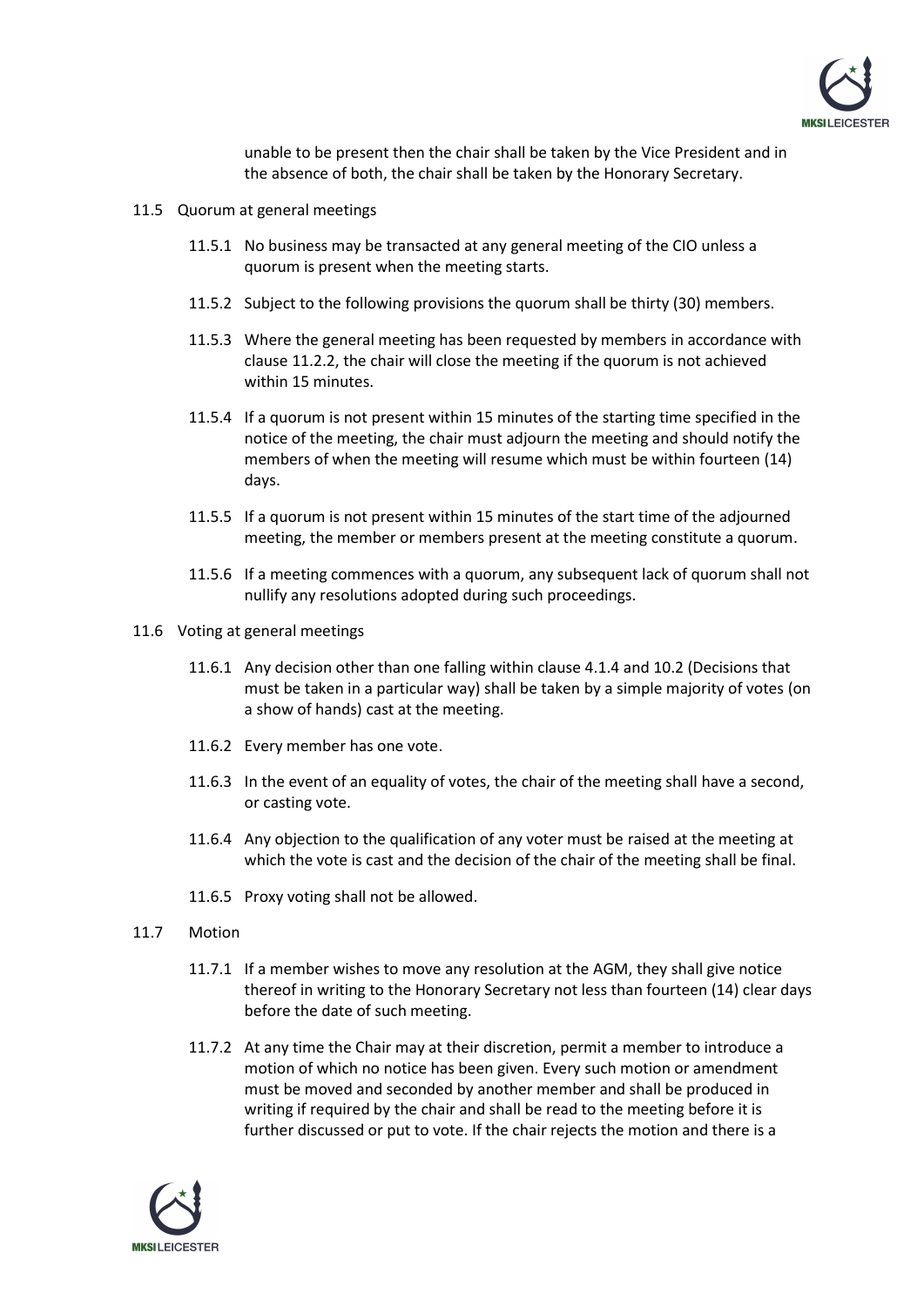

seconder for the motion, then the proposal shall be put to a vote for it to be deliberated upon attaining a simple majority.

#### 11.8 Amendments

- 11.8.1 Every amendment shall be relevant to the motion upon which it is moved;
- 11.8.2 Whenever an amendment upon an original motion has been moved and seconded, no second or subsequent amendment shall be moved until the first amendment shall have been disposed of, but notice of any number of amendments may be given;
- 11.8.3 An amendment shall either be an addition or an omission of words to the original motion;
- 11.8.4 If an amendment is carried, the motion as amended shall take the place of the original motion and shall become the question upon which any further amendments may be moved;
- 11.8.5 If any amendment is rejected, other amendments may be moved on the original motion.
- 11.9 Order of debate
	- 11.9.1 Any member speaking on a motion from the floor shall at all times address the chair;
	- 11.9.2 A member who speaks shall direct the speech strictly to the motion under discussion, or to an amendment to be proposed by the member or to a question of order;
	- 11.9.3 A member, unless authorised by the chair, shall address the meeting only once on any motion or amendment. However, the mover of any original proposition may respond, provided any new matter is not introduced into the debate and the response is confined to answering the previous speaker. A member may also speak on any point of order or for any purpose of making a personal explanation;
	- 11.9.4 No speech shall exceed five (5) minutes in length, except in case of a mover of an original motion where the period shall not exceed ten (10) minutes. These periods may be extended at the discretion of the chair; and
	- 11.9.5 A motion or amendment once made and seconded shall not be altered without the consent of the chair.

#### **12 The Committee**

12.1 Functions and duties of the Committee:

The Committee shall manage the affairs of the CIO and may for that purpose exercise all the powers of the CIO. It is the duty of each Committee member:

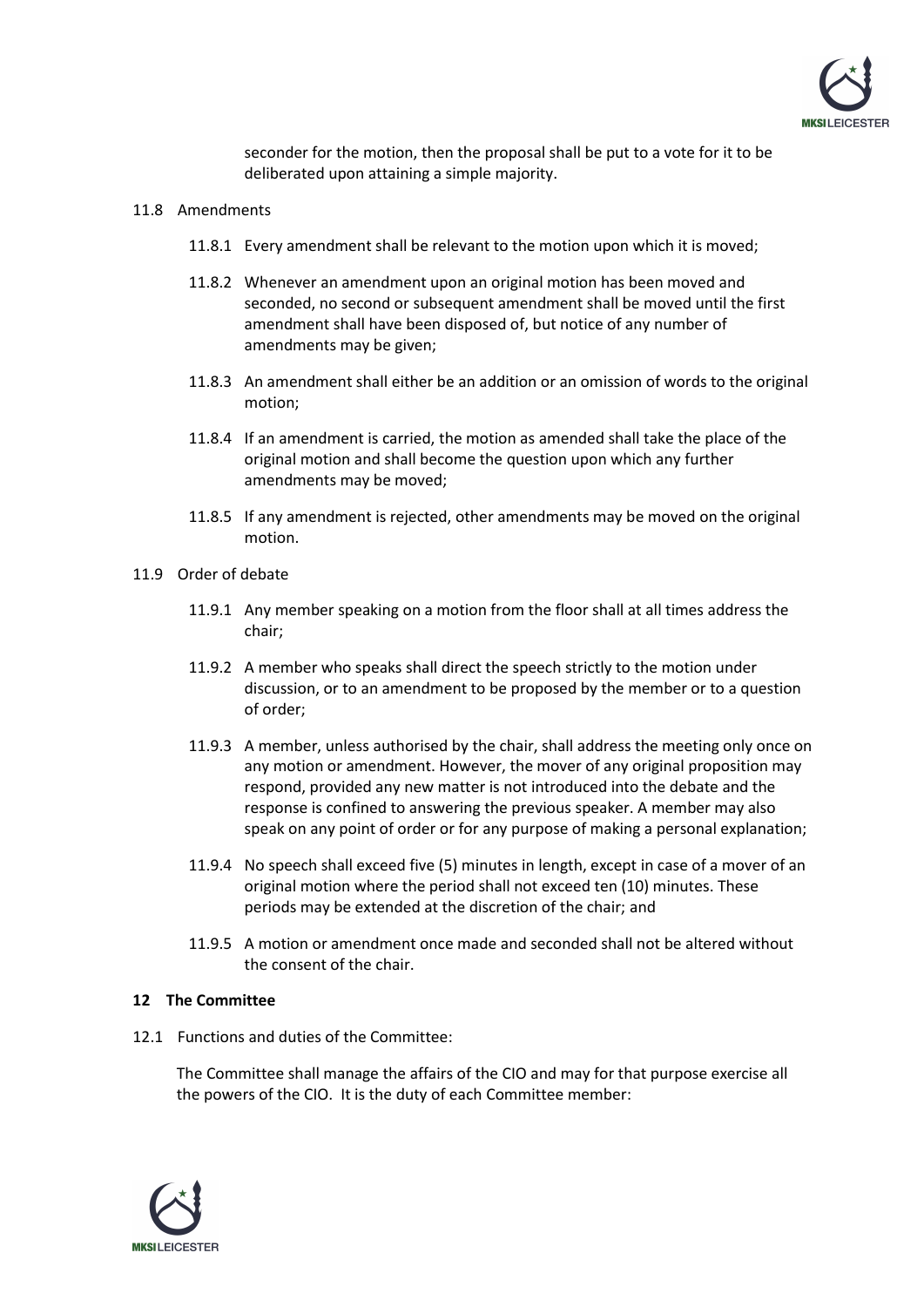

- 12.1.1 To exercise his or her powers and to perform his or her functions in his or her capacity as a Committee member of the CIO in the way he or she decides in good faith would be most likely to further the purposes of the CIO; and
- 12.1.2 To exercise, in the performance of those functions, such care and skill as is reasonable in the circumstances having regard in particular to:
	- (a) Any special knowledge or experience that he or she has or holds himself or herself out as having; and
	- (b) If he or she acts as a Committee member of the CIO in the course of a business or profession, to any special knowledge or experience that it is reasonable to expect of a person acting in the course of that kind of business or profession.
- 12.2 Eligibility for Committee
	- 12.2.1 Every Committee member must be a member of the CIO.
	- 12.2.2 No individual may be appointed as a Committee member of the CIO:
		- (a) Unless he or she demonstrates a strong commitment to fulfilling the Objects; or
		- (b) Has been convicted of an offence involving moral turpitude, deception or dishonesty; or
		- (c) Would otherwise cease to be a Committee member under clause [16.1.](#page-17-1)
	- 12.2.3 In the case of an individual being appointed as the President or the Vice President of the CIO, he or she must not be under the age of 25 years.
- 12.3 Number of Committee members
	- 12.3.1 There must be at least two Committee members. If the number falls below this minimum, the remaining Committee members may act only to call a meeting of the Committee, or appoint a new Committee member.
	- 12.3.2 The maximum number of Committee members is 16. The Committee may not appoint any Committee member if as a result the number of Committee members would exceed the maximum.
	- 12.3.3 When complete, the Committee shall comprise as below:
		- (a) President;
		- (b) Vice President;
		- (c) Honorary Secretary;
		- (d) Assistant Secretary;
		- (e) Honorary Treasurer;

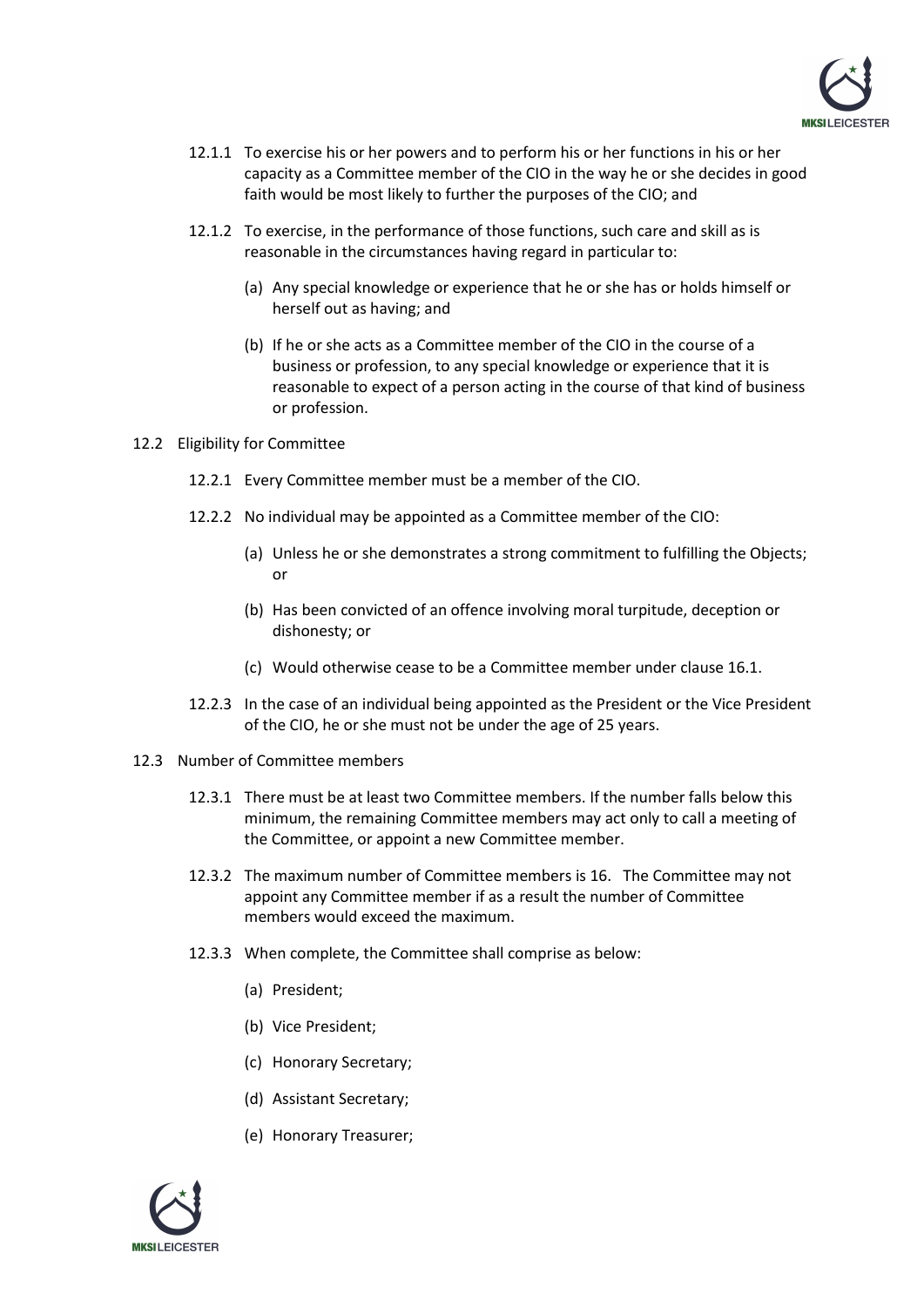

- (f) Assistant Treasurer;
- (g) Head of Programs and Audio Video Services;
- (h) Head of Economic and Investment Planning;
- (i) Maintenance, Security and Health & Safety Officer;
- (j) Sub-Committee Liaison Officer; and
- (k) Centre Facilities Manager.
- 12.4 First Committee members
	- 12.4.1 The first Committee members of the CIO are:
		- (a) Gibriel Jeraj (President);
		- (b) Sameer Barkatali Rajani (Honorary Secretary);
		- (c) Mohammed Rafique Bhojani; and
		- (d) Asad Somani.
- 12.5 President
	- 12.5.1 The President shall be the administrative head of the CIO and shall preside over the general and Committee meetings when present.
	- 12.5.2 The President shall direct the Honorary Secretary to convene the general and Committee meetings as and when necessary.
	- 12.5.3 The President shall ensure that the necessary provisions, including the provision of reciters, are made for the remembrance and continuation of all religious dates and events as per the Islamic calendar.
	- 12.5.4 The President shall ensure that his duties and that of Committee members are executed to a satisfactory and acceptable level as per the constitution and byelaws prevailing at the time.

#### 12.6 Vice President

- 12.6.1 In the absence of the President, the powers, duties and rights of the President shall vest in the Vice President.
- 12.6.2 The Vice President shall be the CIO representative at meetings of the Council of European Jamaats and the World Federation of Khoja Shia Ithna-Asheri Communities or any other organisation which the CIO is a member of. The Vice President shall then report back to the CIO at the first gathering after attending the meeting(s) giving a summary of the proceedings. Should the President be in attendance at the meeting, the President shall represent the CIO and be responsible for giving a summary of proceedings to members at the first gathering after the meeting(s).

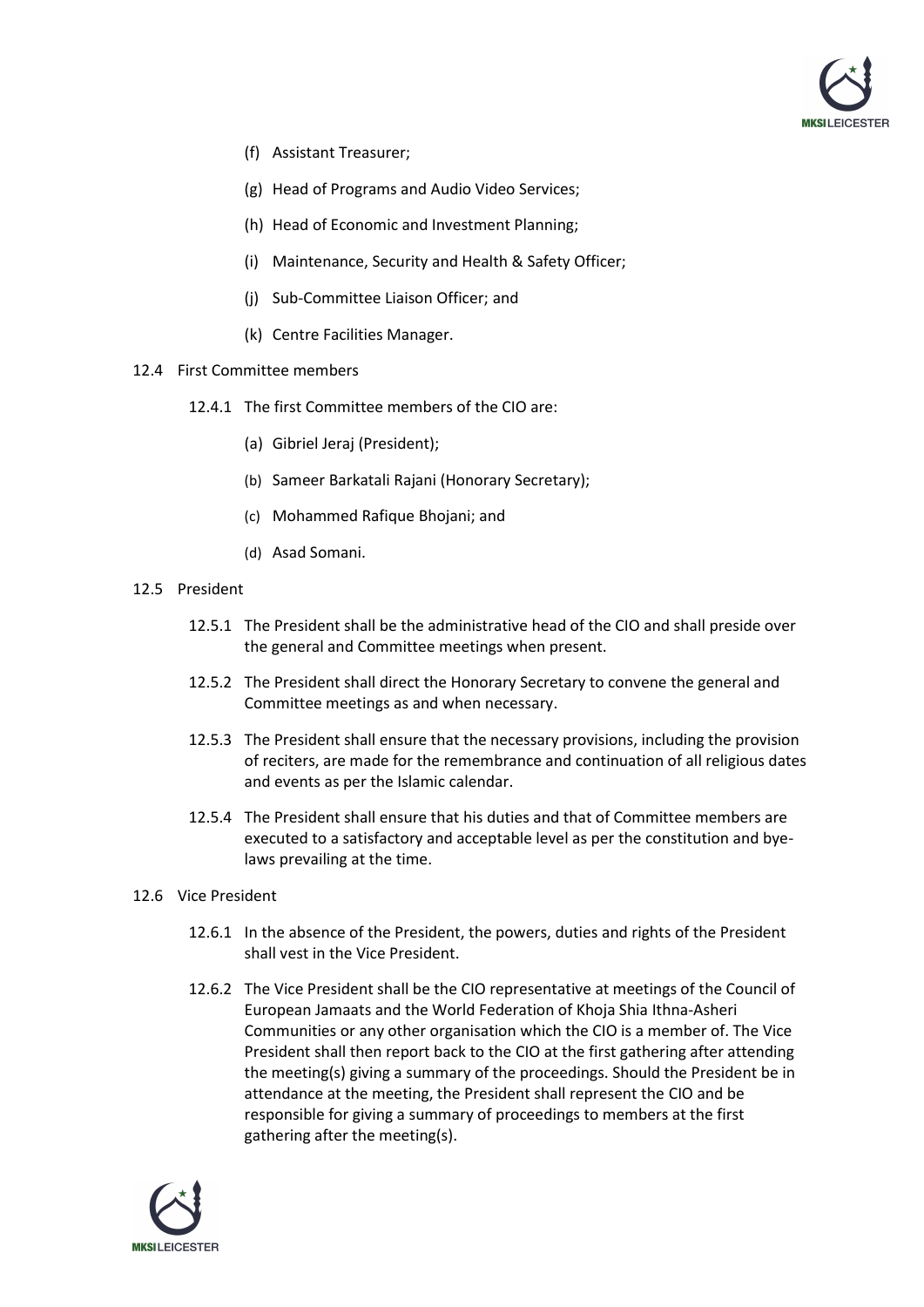

- 12.6.3 5.2.3 On all other occasions, the Vice President shall assist the President as and when required.
- 12.7 Honorary Secretary
	- 12.7.1 The Honorary Secretary shall keep all records of the CIO and deal with all correspondence in accordance with the direction of the President and the Committee.
	- 12.7.2 The Honorary Secretary shall keep a record of the minutes of all general and Committee meetings.
	- 12.7.3 The Honorary Secretary shall convene all meetings as directed by the President.
	- 12.7.4 The Honorary Secretary shall prepare the annual general meeting report of the state of affairs of the CIO and after its approval by the Committee, present the same to the CIO at the AGM.
	- 12.7.5 The Honorary Secretary shall distribute the minutes and where necessary, any progress reports to the members within four (4) weeks following any general meetings.
	- 12.7.6 The Honorary Secretary shall distribute the minutes of the previous annual general meeting to the members no less than three (3) weeks before the next AGM.
	- 12.7.7 The Honorary Secretary may delegate any of the above duties to the Assistant Secretary.
- 12.8 Assistant Secretary
	- 12.8.1 The Assistant Secretary shall assist and deputise for the Honorary Secretary as and when required.
	- 12.8.2 In the absence of the Honorary Secretary, the duties of the Honorary Secretary shall be vested in the Assistant Secretary.
- 12.9 Honorary Treasurer
	- 12.9.1 The Honorary Treasurer shall be in charge of recording all financial transactions and dealings of the CIO, maintain a record thereof and submit such records to the Committee from time to time.
	- 12.9.2 The Honorary Treasurer shall deposit all monies received of the CIO with its bankers or other designated financial institutions, if any, at the earliest opportunity.
	- 12.9.3 The Honorary Treasurer shall keep account of all receipts and payments and maintain proper books of accounts and furnish them to the Committee and the auditors as and when necessary.

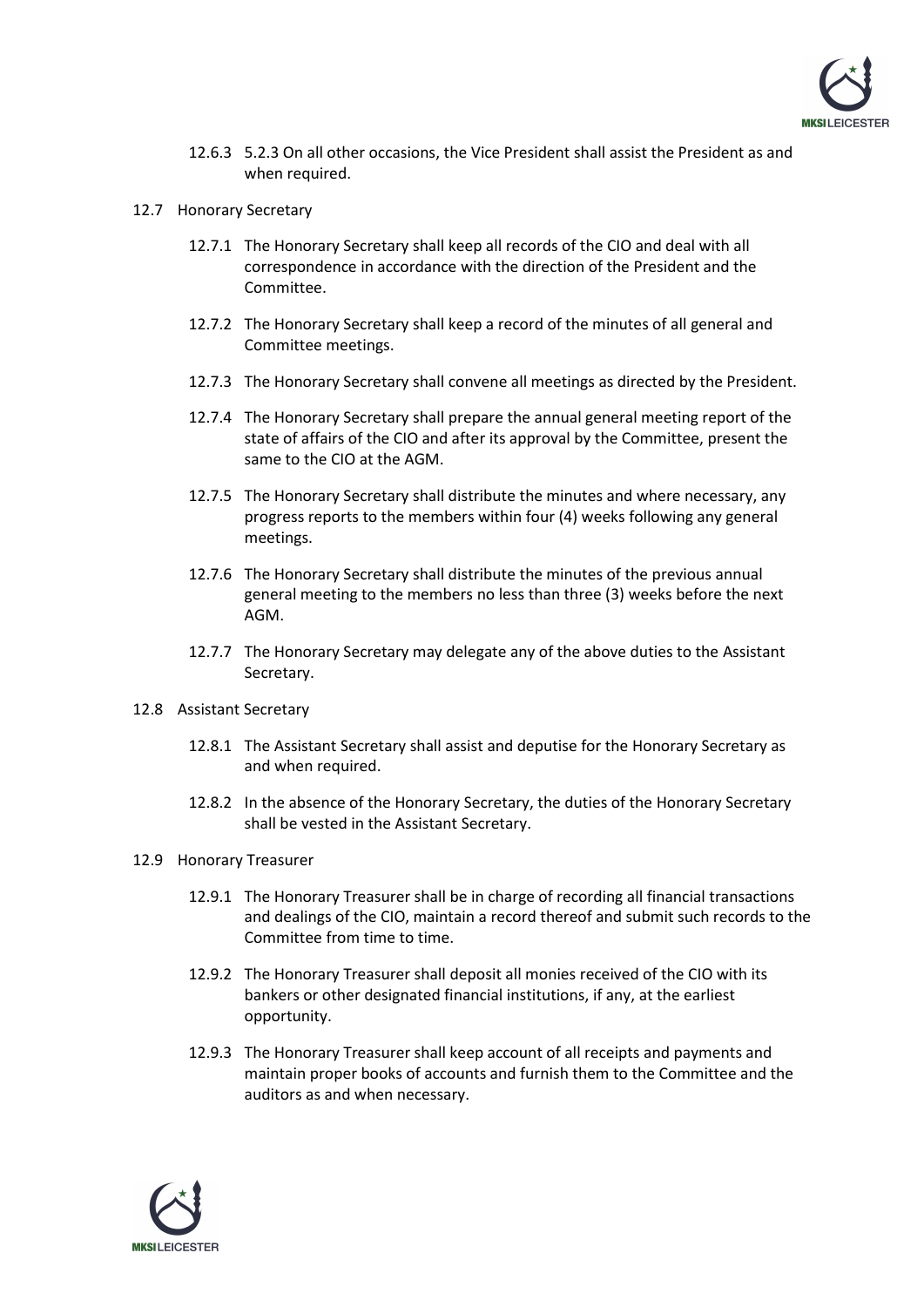

- 12.9.4 The Honorary Treasurer shall present at the AGM a summary of the audited income and expenditure account and a balance sheet from the date of the last audited accounts up to the following 31 March.
- 12.9.5 The Honorary Secretary shall maintain up-to-date membership payment records and alert the Committee of any member falling into arrears.
- 12.9.6 Within ten (10) months of the end of the applicable financial year or such time as may be required by law, the Honorary Treasurer shall submit the required Annual Return to the Charity Commission.
- 12.9.7 The Honorary Treasurer shall be responsible for maintaining the financial records of all subsidiary companies of the CIO.
- 12.10 Assistant Treasurer
	- 12.10.1 The Assistant Treasurer shall assist and deputise for the Honorary Treasurer as and when required to do so.
	- 12.10.2 In the absence of the Honorary Treasurer, the duties of the Honorary Treasurer shall be vested in the Assistant Treasurer.

## **13 Appointment of the Committee**

- 13.1 The Committee shall be elected by the members of the CIO at the AGM and shall hold office until the end of the AGM of the CIO following the AGM at which they were appointed. Subject to clause [16.1,](#page-17-1) Committee members shall be eligible for reappointment.
- 13.2 The Sub-Committees and the retiring Committee, following elections at the AGM, shall be required to attend the first meeting of the newly elected Committee to be convened within fourteen (14) days after the AGM. At this meeting, the retiring Committee shall handover all necessary equipment and information relating to the CIO to the new Committee. Also at this meeting, the Legal Sub-Committee shall explain to the newly elected Committee all of the implications of the CIO Constitution and byelaws and clarify any clauses of the CIO Constitution.

#### **14 Information for new Committee members**

- 14.1 The Committee will make available to each new Committee member, on or before his or her first appointment:
	- 14.1.1 A copy of the current version of this constitution; and
	- 14.1.2 A copy of the ClO's latest Trustees' Annual Report and statement of accounts.

#### **15 Retirement and removal of Committee member**

- 15.1 A Committee member ceases to hold office if he or she:
	- 15.1.1 Fails to meet the eligibility criteria during his or her term of office;

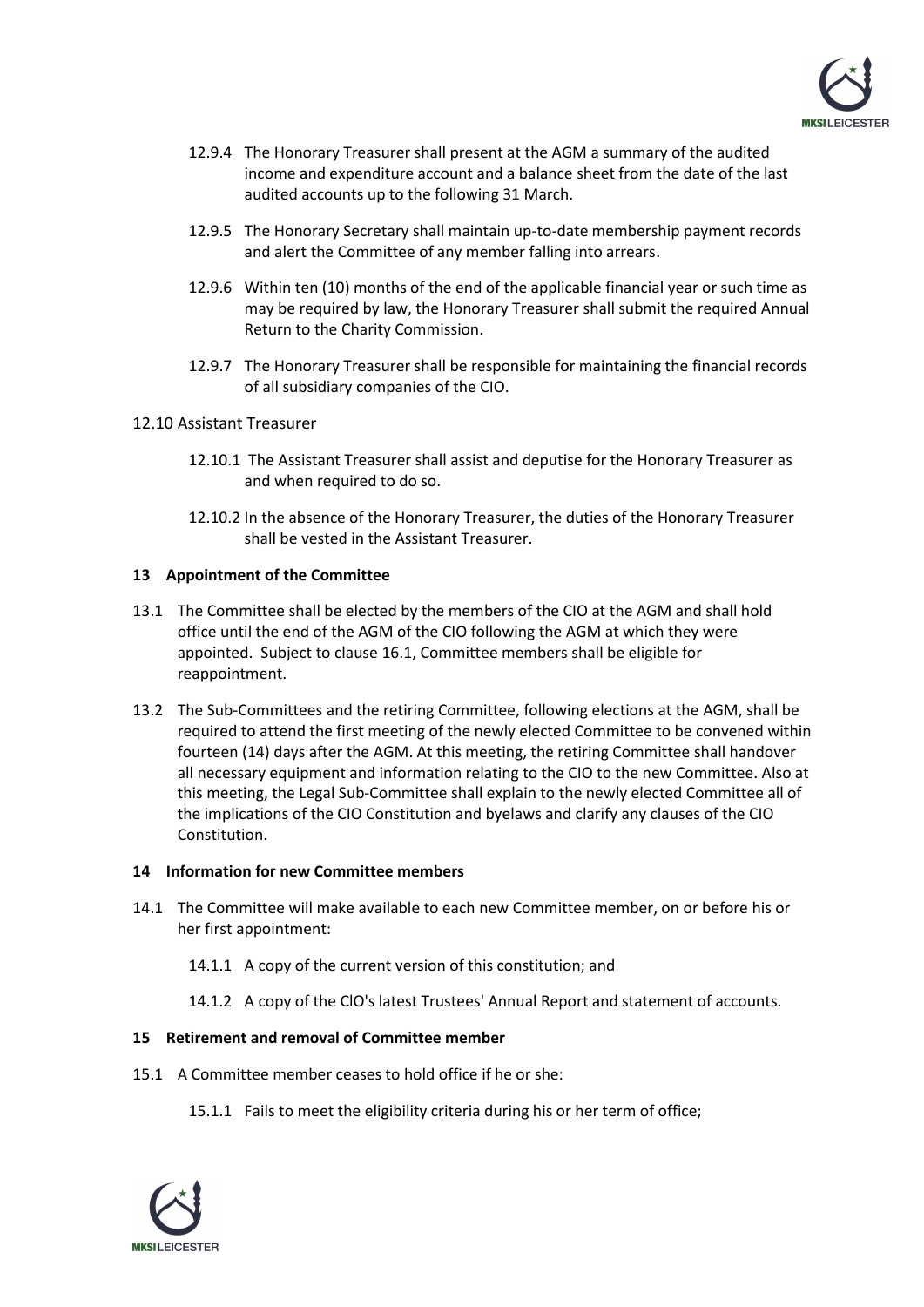

- 15.1.2 Retires by notifying the CIO in writing (but only if enough Committee members will remain in office when the notice of resignation takes effect to form a quorum for meetings);
- 15.1.3 Is absent without the permission of the President from two consecutive meetings and the Committee resolve that his or her office be vacated;
- 15.1.4 Dies;
- 15.1.5 In the written opinion, given to the CIO, of a registered medical practitioner treating that person, has become physically or mentally incapable of acting as a Committee member and may remain so for more than three months;
- 15.1.6 Is removed by the members of the CIO in accordance with clauses [15.2](#page-17-0) and [15.3;](#page-17-2) or
- 15.1.7 Is disqualified from acting as a Committee member by virtue of sections 178-180 of the 2011 Act (or any statutory re-enactment or modification of that provision).
- <span id="page-17-0"></span>15.2 A Committee member shall be removed from office if a resolution to remove that Committee member is proposed at a general meeting of the members called for that purpose and properly convened in accordance with clause [11,](#page-8-3) and the resolution is passed by a two-thirds (2/3) majority of votes cast at the meeting.
- <span id="page-17-2"></span>15.3 A resolution to remove a Committee member in accordance with clause [15.2](#page-17-0) shall not take effect unless the individual concerned has been given at least 14 clear days' notice in writing that the resolution is to be proposed, specifying the circumstances alleged to justify removal from office, and has been given a reasonable opportunity of making oral and/or written representations to the members of the CIO.
- 15.4 Should the President resign, the Vice-President shall assume the vacant President's position immediately. The new President (former Vice President) shall select a new Vice-President from the Committee subject to the eligibility criteria. This shall be within twentyone (21) days of taking up the new position or before vacating the position of their new position as President, whichever is sooner.
- 15.5 Should any member of the Committee resign or a vacancy in the Committee arise (for a post other than President, Honorary Secretary or Honorary Treasurer) the vacant post(s) shall be advertised to fully paid members and the vacant position(s) subsequently filled by the President within twenty-one (21) days of the resignation(s). A member filling such a vacancy shall hold office until the next AGM and be subject to the eligibility criteria.
- 15.6 Any resignations and appointments to the Committee shall be notified to the members by the Honorary Secretary forthwith but no later than seven (7) days.

#### **16 Reappointment of Committee members**

<span id="page-17-1"></span>16.1 Any person who retires as a Committee member is eligible for reappointment save that a President who has served for two consecutive terms may not be reappointed for the same position for a third consecutive term but may be reappointed after an interval of two years.

# **17 Taking of decisions by Committee**

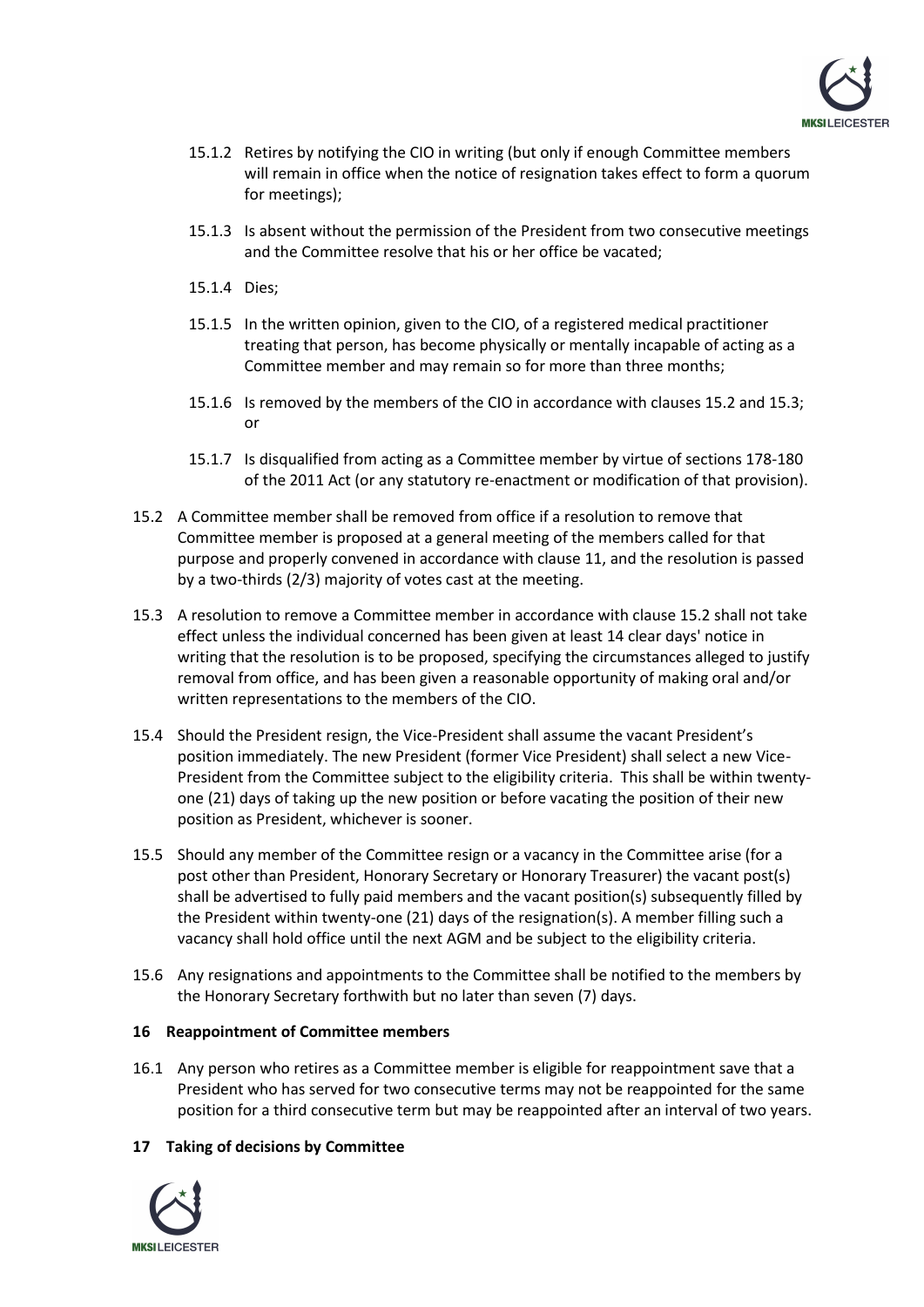

- 17.1 Any decision may be taken either:
	- 17.1.1 At a meeting of the Committee; or
	- 17.1.2 By resolution in writing or electronic form agreed by the Committee members, which may comprise either a single document or several documents containing the text of the resolution in like form to each of which one or more Committee member has signified their agreement.

## **18 Powers of the Committee**

- 18.1 The decision of the Committee in all matters of the CIO shall be in the context of the objects of the CIO.
- 18.2 The Committee may invite members who have specialist knowledge or advice to meeting s provided that they have no power to vote.
- 18.3 The Committee shall have the power to incur all the expenses necessary for the proper and efficient management of the CIO and for the carrying out the objects and activities of the CIO.
- 18.4 The Committee shall be the sole authority for the interpretation of the Constitution
- 18.5 The Committee shall be responsible for ensuring the correct application of bye-law
- 18.6 The working of the Committee shall be run in accordance with the constitution and any prevailing bye-laws at the time

#### **19 Delegation by the Committee**

- <span id="page-18-0"></span>19.1 The Committee may delegate any of their powers or functions to a committee or committees to be known as Sub-Committees and, if they do, they shall determine the terms and conditions on which the delegation is made. The Committee may at any time alter those terms and conditions, or revoke the delegation.
- 19.2 The power granted by clause [19.1](#page-18-0) is in addition to the power of delegation in the General Regulations and any other power of delegation available to the Committee, but is subject to the following requirements:
	- 19.2.1 A committee may consist of two or more persons;
	- 19.2.2 The acts and proceedings of any committee must be brought to the attention of the Committee as a whole as soon as is reasonably practicable; and
	- 19.2.3 The Committee shall from time to time review the arrangements which they have made for the delegation of their powers.
- 19.3 Sub-Committees
	- 19.3.1 The CIO shall, if determined by the Committee, have the following Sub-Committees:
		- (a) Ladies Sub-Committee;

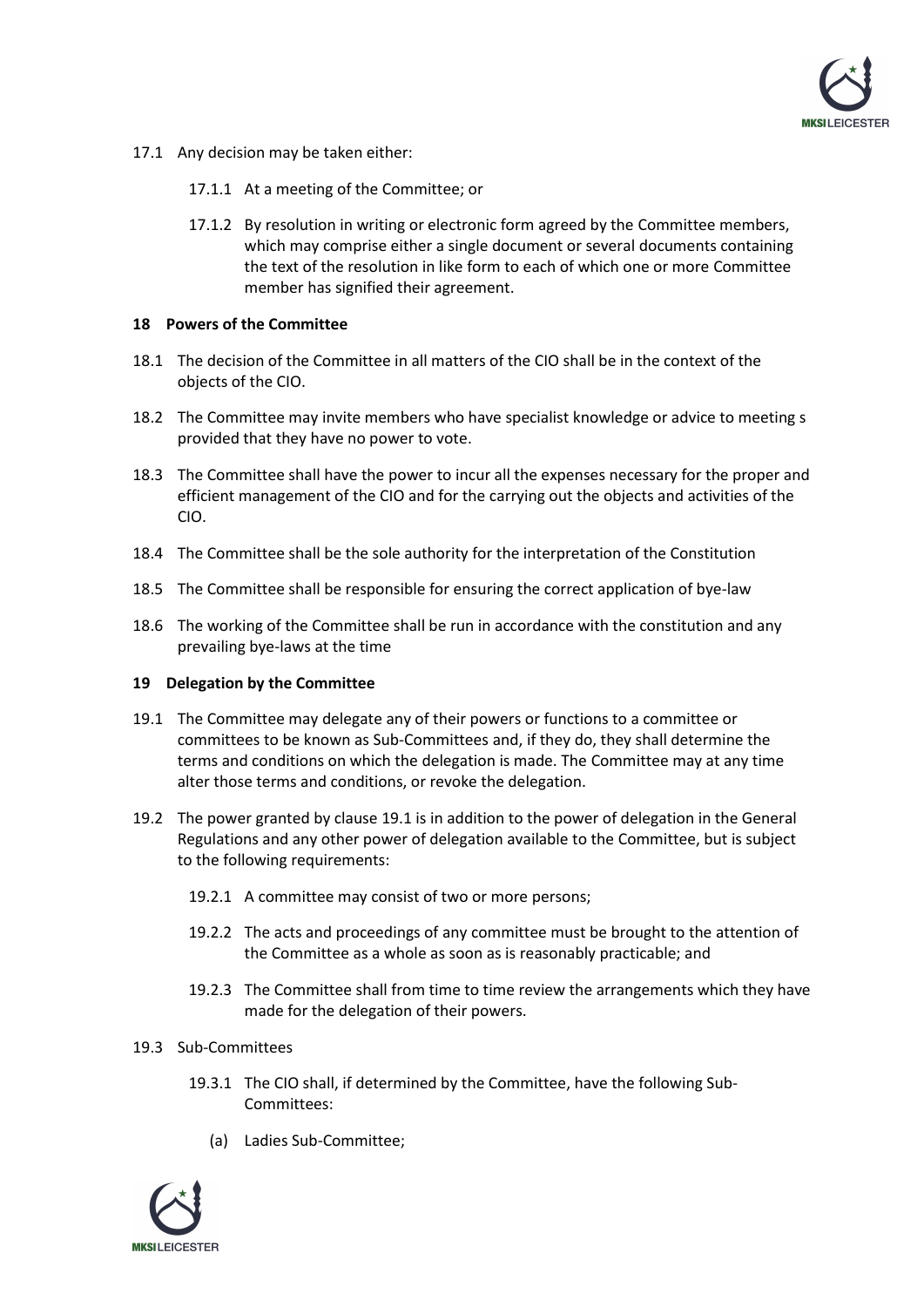

- (b) Burial Sub-Committee;
- (c) Youth Sub-Committee;
- (d) Taboot Sub-Committee; and
- (e) Legal Affairs Sub-Committee.
- 19.3.2 Each Sub-Committee shall, subject to any general directions of the Committee, be in immediate charge of affairs of the particular function of the CIO for which it is responsible.
- 19.3.3 When establishing each Sub-Committee, the Committee shall determine which decisions of a Sub-Committee must be ratified by the Committee and the Committee may amend this delegation from time-to-time.
- 19.3.4 Each Sub-Committee shall be responsible to the Committee and liaise with it at all times and keep the Sub-Committee Liaison Officer informed.
- 19.3.5 Sub-Committees, appointed by the CIO shall not make any formal applications or take formal decisions, e.g., planning and investments, with any external bodies such as Local Councils, Financial Institutions, Government Departments etc., without written approval from the Committee.
- 19.3.6 Each Sub-Committee shall be run in accordance with guidelines and terms of reference provided by the Committee.

#### **20 Meetings of the Committee**

- <span id="page-19-1"></span><span id="page-19-0"></span>20.1 Calling meetings
	- 20.1.1 The Committee shall meet at least once a month to review the affairs of the CIO and to plan its activities.
	- 20.1.2 The Honorary Secretary shall notify the Committee members of the proposed meeting at least seven (7) days prior to the meeting.
	- 20.1.3 In case of an emergency, the Honorary Secretary with the consent of the President or in absence the Vice President or during the absence of both shall call an emergency meeting and the notice required in clause [20.1.2](#page-19-0) shall be waived.
	- 20.1.4 Upon a requisition by at least four Committee members notified in writing to the President, the President shall direct the Honorary Secretary to summon a meeting to discuss the matters raised.
- 20.2 Chairing of meetings
	- 20.2.1 The President shall chair meetings of the Committee. If the President is unable or unwilling to do so, the Vice President shall do so. If the Vice President is unable or unwilling to do so, the Honorary Secretary shall do so.
- 20.3 Procedure at meetings

20.3.1 The quorum is seven (7) Committee members.

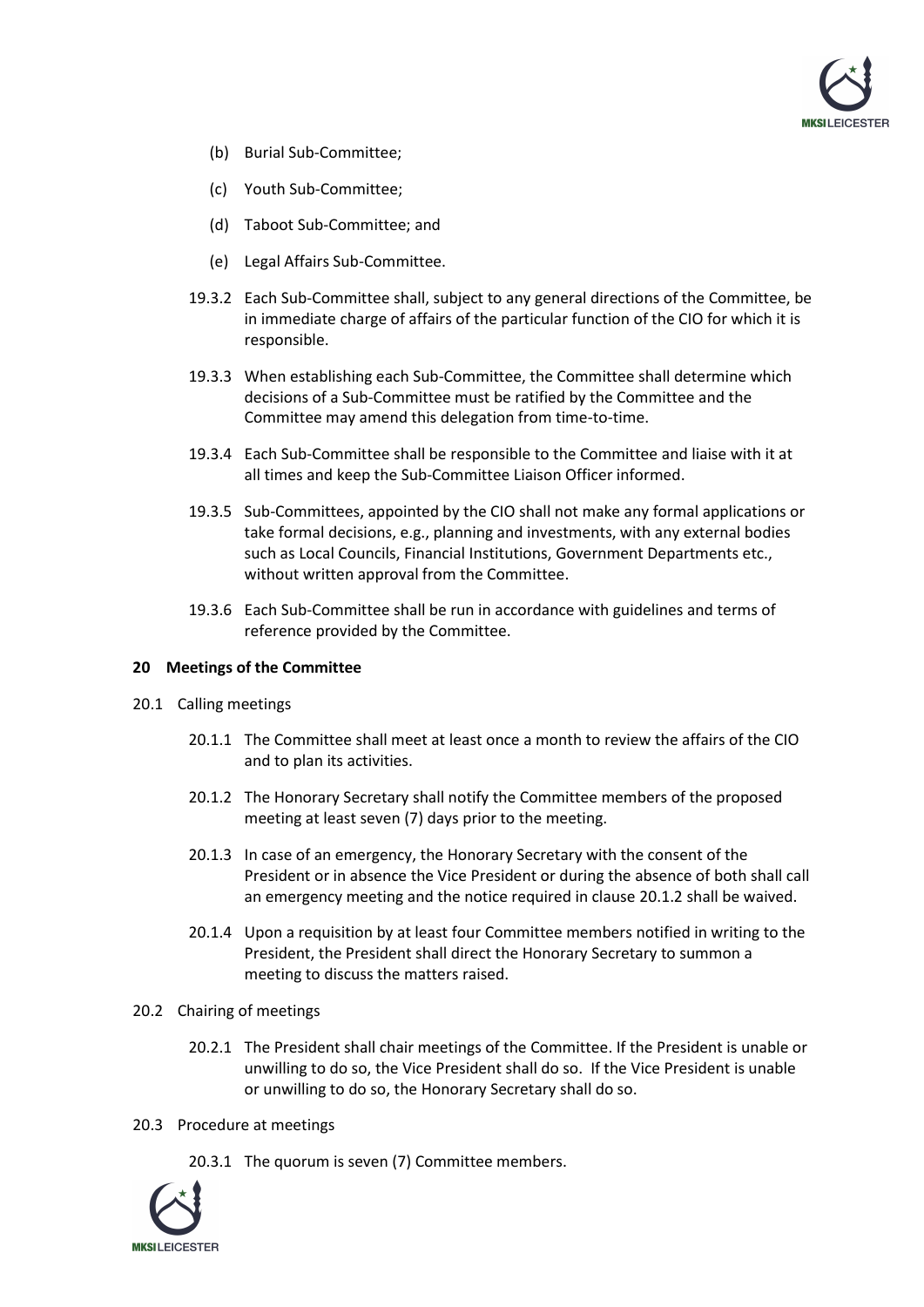

- 20.3.2 In the case of an equality of votes, the person who chairs the meeting shall have a second or casting vote.
- 20.3.3 If at any time, a sufficient number of Committee members to form a quorum are not present, or if despite fulfilling the quorum requirements the President, Vice President and Honorary Secretary are absent; the meeting shall be adjourned and resumed on a later date decided by the President or the Vice President.

## **21 Execution of documents**

- 21.1 The CIO shall execute documents by signature.
- 21.2 A document is validly executed by signature if it is signed by at least two of the following Committee members: President, Vice President, Honorary Secretary, Assistant Secretary, Honorary Treasurer or Assistant Treasurer.

## **22 Use of electronic communications**

- 22.1 The CIO will comply with the requirements of the Communications Provisions in the General Regulations and in particular:
	- 22.1.1 The requirement to provide within 21 days to any member on request a hard copy of any document or information sent to the member otherwise than in hard copy form; and
	- 22.1.2 Any requirements to provide information to the Charity Commission in a particular form or manner.
- 22.2 To the CIO
	- 22.2.1 Any member or a Committee member of the CIO may communicate electronically with the CIO to an address specified by the CIO for the purpose, so long as the communication is authenticated in a manner which is satisfactory to the CIO.
- 22.3 By the CIO
	- 22.3.1 Any member or a Committee member of the CIO, by providing the CIO with his or her email address or similar, is taken to have agreed to receive communications from the CIO in electronic form at that address, unless the member has indicated to the CIO his or her unwillingness to receive such communications in that form.
	- 22.3.2 The Committee members may, subject to compliance with any legal requirements, by means of publication on its website:
		- (a) Provide the members with the notice referred to in clause [11.3](#page-10-4) (Notice of general meetings); and
		- (b) Give Committee members notice of their meetings in accordance with clause [20.1](#page-19-1) (Calling meetings).
	- 22.3.3 The Committee members must:
		- (a) Take reasonable steps to ensure that members and Committee members are promptly notified of the publication of any such notice; and

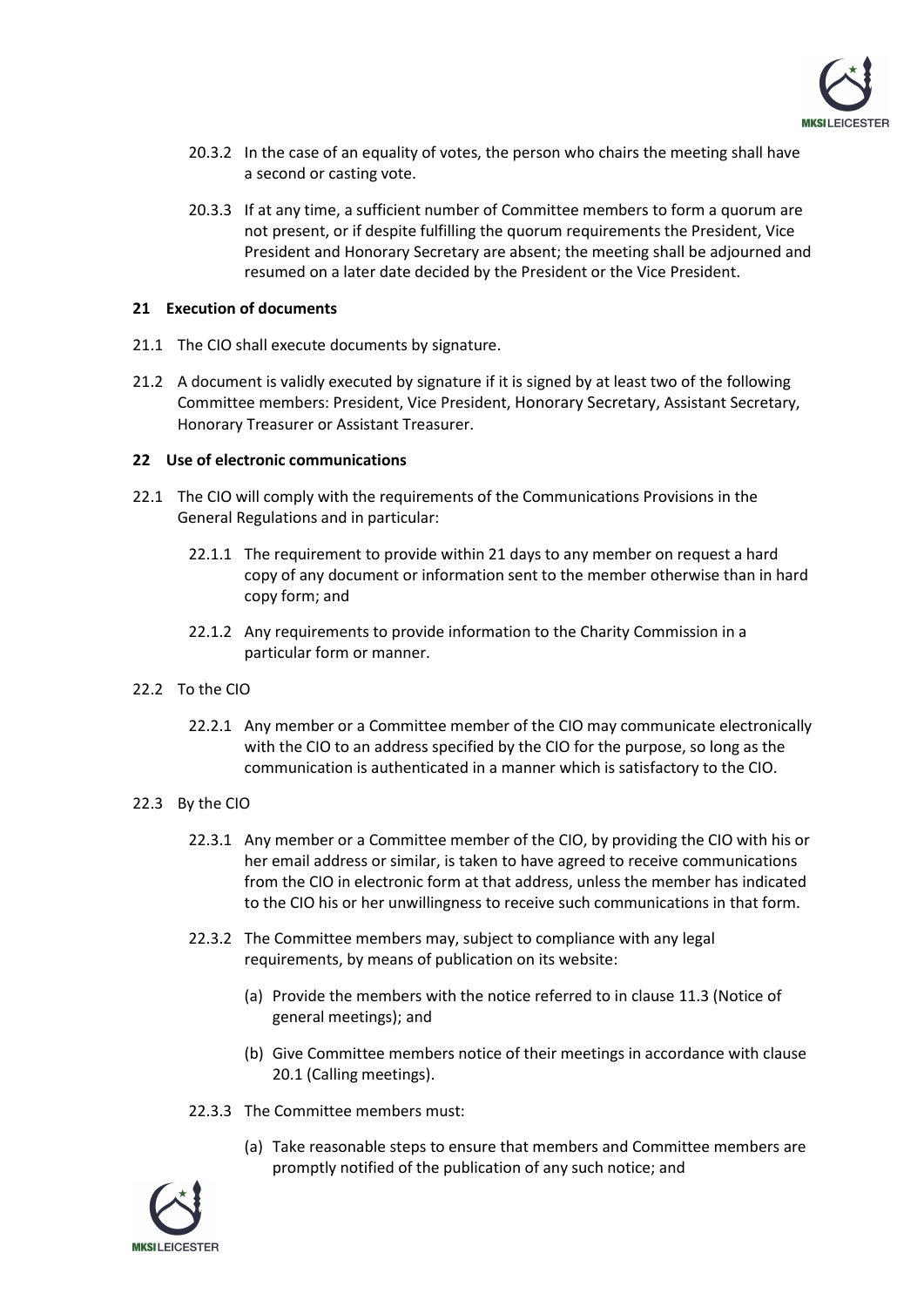

(b) Send any such notice in hard copy form to any member or a Committee member who has not consented to receive communications in electronic form.

## **23 Keeping of Registers**

- 23.1 The CIO must comply with its obligations under the General Regulations in relation to the keeping of, and provision of access to, a (combined) register of its members and Committee members.
- 23.2 The register of members shall be open for inspection at all reasonable times on request by any member and in any case no later than seven (7) days from the date of a written request.

## **24 Minutes**

- 24.1 The Honorary Secretary must keep minutes of all:
	- 24.1.1 Appointments of officers made by the Committee;
	- 24.1.2 Proceedings at general meetings of the CIO; and
	- 24.1.3 Meetings of the Committee and committees of the Committee including:
		- (a) The names of the Committee members present at the meeting;
		- (b) The decisions made at the meetings;
		- (c) Where appropriate the reasons for the decisions; and
		- (d) Decisions made by the Committee otherwise than in meetings.

#### **25 Accounting records, accounts, annual reports and returns, register maintenance**

- 25.1 The Committee must comply with the requirements of the 2011 Act with regard to the keeping of accounting records, to the preparation and scrutiny of statements of account, and to the preparation of annual reports and returns. The statements of account, reports and returns must be sent to the Charity Commission, regardless of the income of the CIO, within 10 months of the financial year end.
- 25.2 The Committee must comply with their obligation to inform the Commission within 28 days of any change in the particulars of the CIO entered on the Central Register of Charities.
- 25.3 All the financial statements of the CIO shall be audited or independently examined by the auditors or accountants appointed at the AGM.
- 25.4 An audited copy of the financial statements approved by the Committee shall be presented for approval at the AGM.

#### **26 Rules**

26.1 The Committee may from time to time make such reasonable and proper rules or byelaws as they may deem necessary or expedient for the proper conduct and management of the CIO, but such rules or bye laws must not be inconsistent with any provision of this

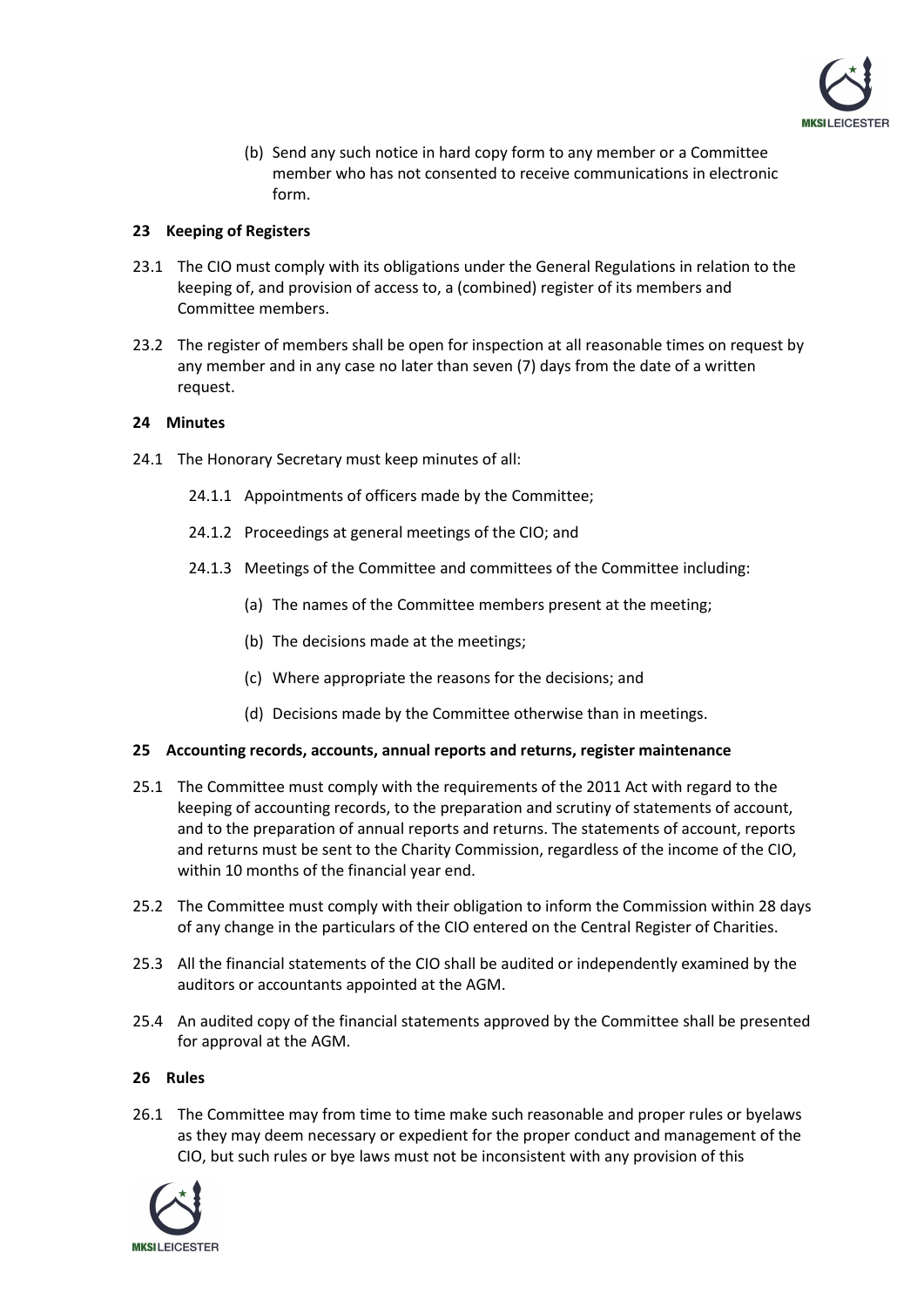

constitution. Copies of any such rules or bye laws currently in force must be made available to any member of the CIO on request.

## **27 Disputes**

27.1 If a dispute arises between members of the CIO about the validity or propriety of anything done by the members under this constitution, and the dispute cannot be resolved by agreement, the parties to the dispute must first try in good faith to settle the dispute by mediation before resorting to litigation.

#### <span id="page-22-0"></span>**28 Amendment of constitution**

- 28.1 As provided by sections 224-227 of the 2011 Act:
	- 28.1.1 This constitution can only be amended by a resolution passed by a two-thirds (2/3) majority of those present and voting at a general meeting of the CIO called in accordance with clause [11.3](#page-10-4) (General meetings of members).

Proposals for amendments to the constitution can be made by members. Notice must be given in writing to the Honorary Secretary enclosing a copy of the proposed amendment at least six (6) weeks before a General Meeting.

- 28.1.2 Any alteration of claus[e 3](#page-1-1) (Objects), clause [29](#page-22-1) (Voluntary winding up or dissolution), this clause, or of any provision where the alteration would provide authorisation for any benefit to be obtained by Committee members or members of the CIO or persons connected with them, requires the prior written consent of the Commission and which should be obtained using the online form available at <https://www.gov.uk/change-your-charitys-details> or any subsequent mechanism as determined by the Commission from time-to-time.
- 28.1.3 No amendment that is inconsistent with the provisions of the 2011 Act or the General Regulations shall be valid.
- 28.1.4 A copy of every resolution amending the constitution, together with a copy of the CIO's constitution as amended must be sent to the Charity Commission by the end of the period of 15 days beginning with the date of passing of the resolution, and the amendment does not take effect until it has been recorded in the Register of Charities.

#### <span id="page-22-1"></span>**29 Voluntary winding up or dissolution**

- 29.1 As provided by the Dissolution Regulations, the CIO may be dissolved by resolution of its members. Any decision by the members to wind up or dissolve the CIO can only be made:
	- 29.1.1 At a general meeting of the CIO called in accordance with claus[e 11.3](#page-10-4) (General meetings of members), of which not less than fourteen (14) days' notice has been given to those eligible to attend and vote by a resolution passed by a ninety (90) % majority of those present and voting.
- 29.2 Subject to the payment of all the CIO's debts:

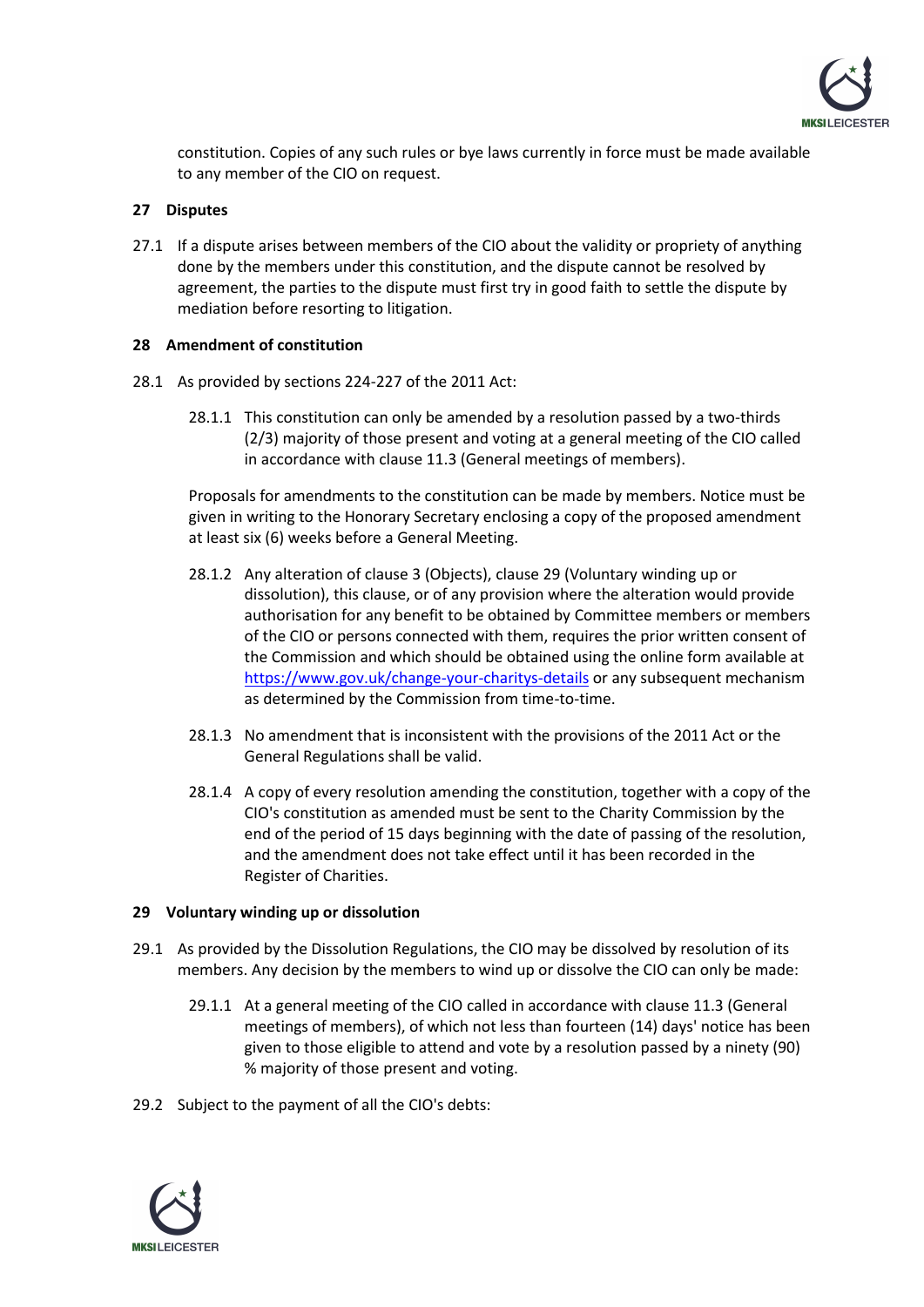

- 29.2.1 Any resolution for the winding up of the CIO, or for the dissolution of the CIO without winding up, shall contain a provision directing how any remaining assets of the CIO shall be applied.
- 29.2.2 In either case the remaining assets must be applied for charitable purposes the same as or similar to those of the CIO as approved by the members.
- 29.3 The CIO must observe the requirements of the Dissolution Regulations in applying to the Commission for the CIO to be removed from the Register of Charities, and in particular:
	- 29.3.1 The Committee must send with their application to the Commission:
		- (a) A copy of the resolution passed by the members of the CIO;
		- (b) A declaration by the Committee that any debts and other liabilities of the CIO have been settled or otherwise provided for in full; and
		- (c) A statement by the Committee setting out the way in which any property of the CIO has been or is to be applied prior to its dissolution in accordance with this constitution.
	- 29.3.2 The Committee must ensure that a copy of the application is sent within seven (7) days to every member and employee of the CIO, and to any Committee member of the CIO who was not privy to the application.
- 29.4 If the CIO is to be wound up or dissolved in any other circumstances, the provisions of the Dissolution Regulations must be followed.

#### <span id="page-23-0"></span>**30 Interpretation**

- <span id="page-23-4"></span><span id="page-23-3"></span><span id="page-23-2"></span><span id="page-23-1"></span>30.1 In this constitution:
	- 30.1.1 Connected person means:
		- (a) A child, parent, grandchild, grandparent, brother or sister of a Committee member;
		- (b) The spouse or civil partner of a Committee member or of any person falling within claus[e 30.1.1](#page-23-1)[\(a\)](#page-23-2) above;
		- (c) A person carrying on business in partnership with a Committee member or with any person falling within clauses [30.1.1](#page-23-1)[\(a\)](#page-23-2) o[r 30.1.1](#page-23-1)[\(b\)](#page-23-3) above;
		- (d) An institution which is controlled:
			- (i) By a Committee member or any connected person falling within clauses [30.1.1](#page-23-1)[\(a\),](#page-23-2) [\(b\),](#page-23-3) o[r \(c\)](#page-23-4) above; or
			- (ii) By two or more persons falling within clause [30.1.1\(](#page-23-1)d[\) \(i\),](#page-23-5) when taken together.
		- (e) A body corporate in which:

<span id="page-23-6"></span><span id="page-23-5"></span>